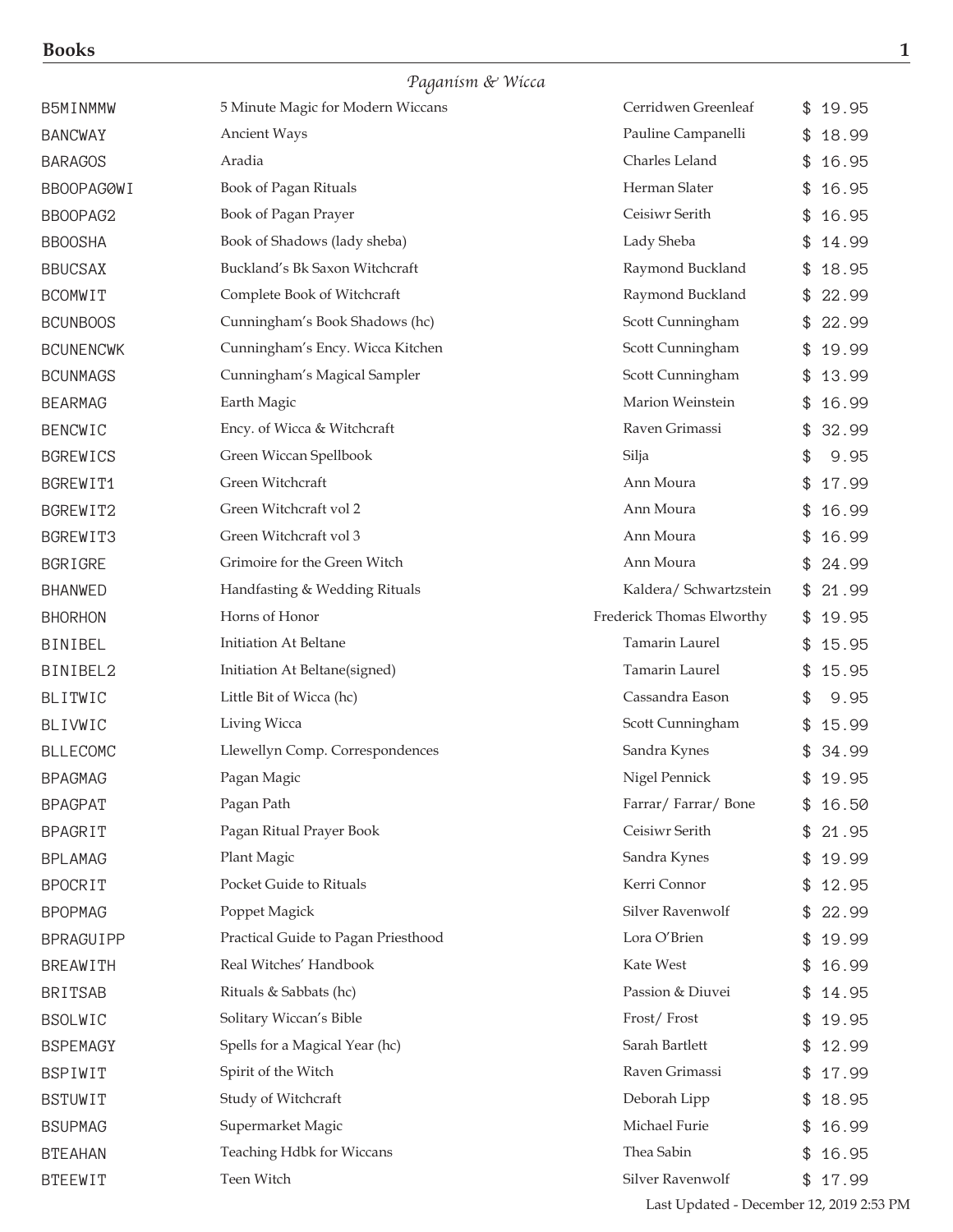| <b>Books</b>     |                                      |                          | $\overline{2}$ |
|------------------|--------------------------------------|--------------------------|----------------|
| <b>BTORID</b>    | To Ride a Silver Broomstick          | Silver Ravenwolf         | \$<br>19.99    |
| <b>BTRAWIC</b>   | <b>Traditional Wicca</b>             | Thorn Mooney             | 19.99<br>\$    |
| BTRUWIT1         | Truth About Witchcraft Today         | Scott Cunningham         | 8.99<br>\$     |
| <b>BWAYFIR</b>   | Way of Fire & Ice                    | Ryan Smith               | \$<br>18.99    |
| <b>BWAYORA</b>   | Way of the Oracle                    | Diana L Paxson           | 21.95          |
| <b>BWEALIM</b>   | Weave the Liminal                    | Laura Tempest Zakroff    | 19.99<br>\$    |
| <b>BWICBEG</b>   | Wicca for Beginners                  | Thea Sabin               | 15.99<br>\$    |
| BWICBIB1         | Wicca Bible                          | Ann-Marie Gallagher      | 14.95<br>\$    |
| <b>BWICHAN</b>   | Wicca Handbook                       | Eileen Holland           | 18.95<br>\$    |
| <b>BWICMOD</b>   | Wiccapedia: Modern-Day (hc)          | Robbins & Greenaway      | 14.95<br>\$.   |
| <b>BWICMODP</b>  | Wicca Modern Practioner's Guide (hc) | Arin Murphy-Hiscock      | 15.99<br>\$    |
| <b>BWICPLA</b>   | Wicca plain & simple                 | Leanna Greenaway         | 14.95<br>\$    |
| <b>BWICSOL</b>   | Wicca, Solitary Practitioner         | Scott Cunningham         | 15.99<br>\$    |
| BWITBIB2WI       | Witches' Bible                       | Farrar/Farrar            | 28.95          |
| <b>BWITBOOP</b>  | Witch's Book of Power                | Devin Hunter             | 19.99          |
| <b>BWITBOOSH</b> | Witch's Book of Shadows              | Jason Mankey             | 15.99<br>\$    |
| <b>BWITBOOSP</b> | Witch's Book of Spirits              | Devin Hunter             | 19.99          |
| <b>BWITFAM</b>   | Witch's Familiar                     | Raven Grimassi           | 15.99          |
| <b>BWITHAN</b>   | Witchcraft Handbook of Magic (hc)    | Anastasia Greywolf       | 16.99<br>\$    |
| BWITSCH1         | Witch School First Degree            | Donald Lewis-Highcorrell | \$<br>21.99    |
| BWITSCH2         | Witch School Second Degree           | Donald Lewis-Highcorrell | \$<br>31.99    |

## Spellcraft, Witchcraft & Magic

| <b>B100SPE</b>  | 1001 Spells (hc)                  | Cassandra Eason              | \$<br>19.95 |
|-----------------|-----------------------------------|------------------------------|-------------|
| B10MINMS        | 10 Minute Magic Spells (hc)       | Skye Alexander               | 18.99<br>\$ |
| B5MINMMW        | 5 Minute Magic for Modern Wiccans | Cerridwen Greenleaf          | 19.95<br>\$ |
| <b>BAMUTALB</b> | Amulets & Talismans for Beginners | Richard Webster              | 14.99<br>\$ |
| <b>BANCEGY</b>  | Ancient Egyptian Magic            | Elenor Harris                | 18.95<br>\$ |
| <b>BANCMAGT</b> | Ancient Magick of Trees           | Gregory Michael Brewer       | 24.99<br>\$ |
| <b>BANGDEM</b>  | Of Angels, Demons & Spirits (hc)  | Harms & Clark                | 65.00<br>\$ |
| <b>BANGSPE</b>  | Angel Spells                      | S'Andrea, Oribello & Casteel | 24.00<br>\$ |
| BBACWIT         | Backwoods Witchcraft              | Jake Richards                | 18.95<br>\$ |
| <b>BBESSTA</b>  | Besom Stang & Sword               | Orapello & Maguire           | 22.95<br>\$ |
| <b>BBIGBOOS</b> | <b>Big Book Practical Spells</b>  | Judika Illes                 | 18.95<br>\$ |
| <b>BBLABOT</b>  | Blackthorn's Botanical Magic      | Amy Blackthorn               | 22.95<br>\$ |
| <b>BBLAPUL</b>  | Black Pullet $(51/2"x8")$         | Samuel Weisner, INC.         | 16.95<br>\$ |
| <b>BBLAPUL8</b> | Black Pullet $(81/2"x11")$        |                              | 12.00<br>\$ |
| BBOOBLAØMA      | Book of Black Magic               | A.E. Waite                   | 21.95<br>\$ |
| <b>BBOOBLER</b> | Book of Blessings & Rituals (hc)  | Athena Perrakis              | \$<br>19.99 |
| <b>BBOOCRY</b>  | Book of Crystal Spells            | <b>Ember Grant</b>           | 17.99<br>\$ |
| <b>BBOOFAES</b> | Book of Faerie Spells             | Cheralyn Darcey              | 14.95<br>\$ |
| <b>BBOOFLOS</b> | Book of Flower Spells             | Cheralyn Darcey              | 14.95<br>\$ |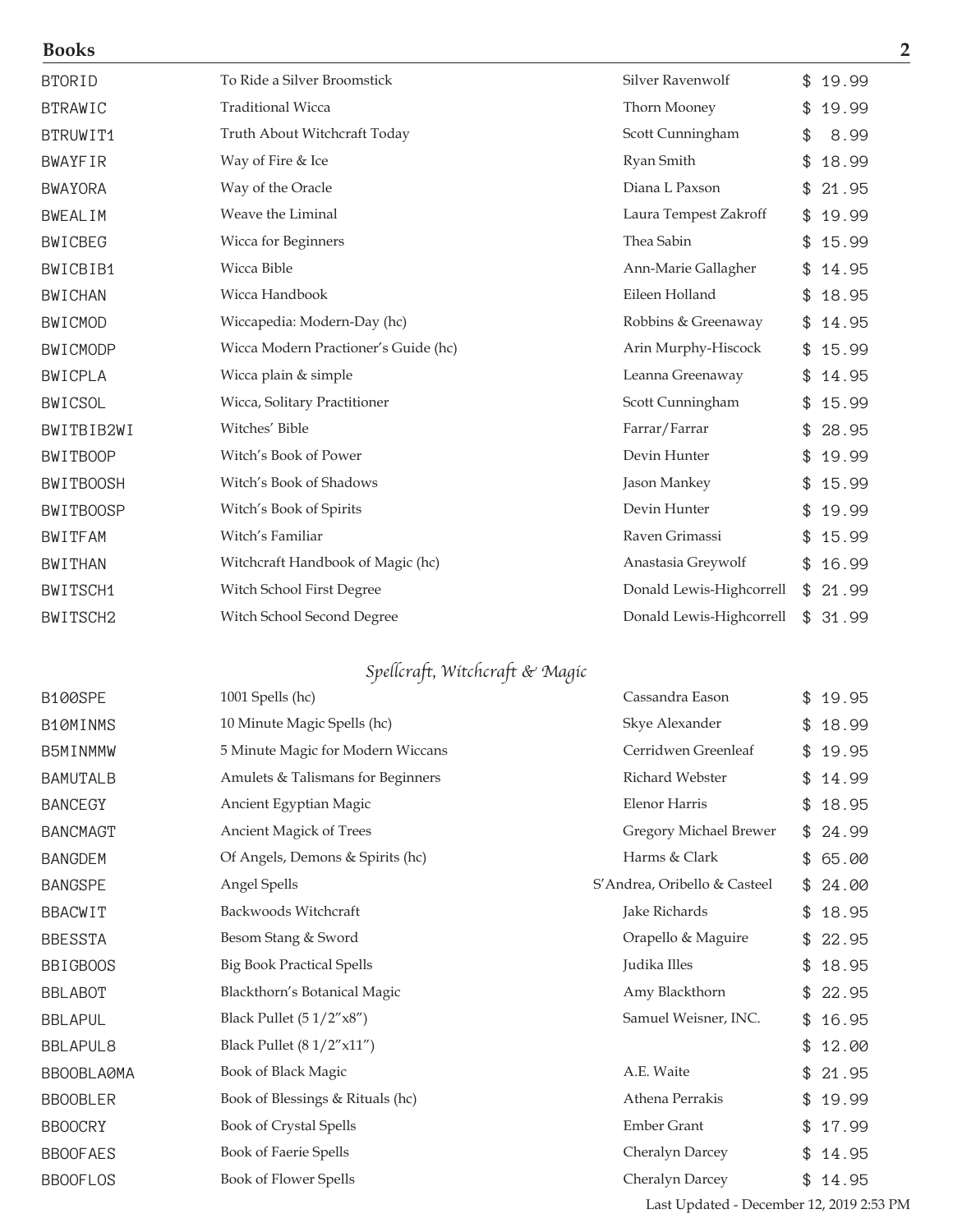| BBOOKIT          | Book of Kitchen Witchery                | Cerridwen Greenleaf | 19.95<br>\$ |
|------------------|-----------------------------------------|---------------------|-------------|
| BBOOSHA1         | Book of Shadows(tarostar)               | Tarostar            | 17.50<br>\$ |
| <b>BBOOSPE</b>   | Book of Spells, Blessings & Folk Magic  | Karol Jackowski     | 16.95<br>\$ |
| <b>BBOOTRES</b>  | Book of Tree Spells                     | Cheralyn Darcey     | 14.95       |
| <b>BBOOWIZC</b>  | Book of Wizard Craft (hc)               |                     | \$<br>19.95 |
| BBRIHIS          | Brigid, History, Mystery                | Courtney Weber      | 18.95       |
| <b>BBUCSAX</b>   | Buckland's Bk Saxon Witchcraft          | Raymond Buckland    | 18.95<br>\$ |
| <b>BCANMAG</b>   | Candle Magic                            | Phillip Cooper      | 14.95       |
| <b>BCENSPE</b>   | Century of Spells                       | Draja Mickaharic    | 16.95<br>\$ |
| <b>BCHASPE</b>   | Charms, Spells & Formulas               | Ray Malbrough       | 12.99<br>\$ |
| <b>BCOLMAG</b>   | Color a Magick Spell                    | Helga Hedgawalker   | \$<br>14.99 |
| BCOLMAGB         | Color Magic for Beginners               | Richard Webster     | 15.99       |
| <b>BCOMHER</b>   | Compendium of Herbal Magick             | Paul Beyerl         | 29.50       |
| BCOMWIT          | Complete Book of Witchcraft             | Raymond Buckland    | 22.99       |
| BCONBOO          | Conspiracy Book (hc)                    | John Michael Greer  | 19.95       |
| <b>BCONHAR</b>   | Conjuring Harriet Mama Moses Tubman     | Witchdoctor Utu     | 18.95<br>\$ |
| <b>BCROCON</b>   | Crossroads of Conjure                   | Katrina Rasbold     | 17.99<br>\$ |
| BCRYWIT          | Crystal Witch                           | Robbins & Greenaway | 14.95<br>\$ |
| <b>BCUNBOOS</b>  | Cunningham's Book Shadows (hc)          | Scott Cunningham    | 22.99       |
| <b>BCUNENCWK</b> | Cunningham's Ency. Wicca Kitchen        | Scott Cunningham    | 19.99       |
| <b>BCUNMAGS</b>  | Cunningham's Magical Sampler            | Scott Cunningham    | 13.99       |
| <b>BCURREV</b>   | Curses and their Reversals              | Various             | 19.95       |
| BDAISPE          | Daily Spellbook for the Good Witch      | Patti Wigingtonl    | 14.95<br>\$ |
| BDAISPEJ         | Daily Spell Journal (hc)                | Patti Wigington     | 14.95<br>\$ |
| <b>BDICANC</b>   | Dict. Ancient Magic Words (hc)          | Claude Lecouteux    | 35.00<br>\$ |
| BDIVMON          | Divine Money Spells                     | William Oribello    | \$21.95     |
| BDRAMAG          | Dragon Magick                           | D J Conway          | 16.99<br>\$ |
| <b>BELESPE</b>   | <b>Elements of Spellcrafting</b>        | Jason Miller        | 16.99       |
| BENCMAGI         | Ency. of Magickal Ingredients           | Lexa Rosean         | 16.99<br>\$ |
| BEVEWITS         | Everyday Witch A to Z Spellbook         | Deborah Blake       | 19.99       |
| BFLACAU          | Flame in the Cauldron                   | Orion Foxwood       | 16.95<br>\$ |
| BFORMYSF         | Forbidden Mysteries of Faery Witchcraft | Storm Faerywolf     | 22.99<br>\$ |
| BGLAMAG          | Glamour Magic                           | Deborah Castellano  | 17.99<br>\$ |
| BGOLDAWM         | Golden Dawn Magic                       | Cicero & Cicero     | 24.99<br>\$ |
| <b>BGOOJUJ</b>   | Good Juju                               | Najah Lightfoot     | 16.99<br>\$ |
| <b>BGOOSPE</b>   | Goodly Spellbook                        | Lady Passion        | 14.95<br>\$ |
| <b>BGOOWIT</b>   | Good Witch's Guide (hc)                 | Robbins & Bedell    | 14.95<br>\$ |
| BGREMAG          | Green Magic                             | Ann Moura           | 16.99<br>\$ |
| BGREWIC          | Green Wiccan Herbal                     | Silja               | 19.95<br>\$ |
| <b>BGREWICS</b>  | Green Wiccan Spellbook                  | Silja               | \$<br>9.95  |
| BGREWIT          | Green Witch (hc)                        | Arin Murphy-Hiscock | \$16.99     |
|                  |                                         |                     |             |

BGREWIT1 Green Witchcraft Green Green Green Ann Moura \$ 17.99

**Books 3**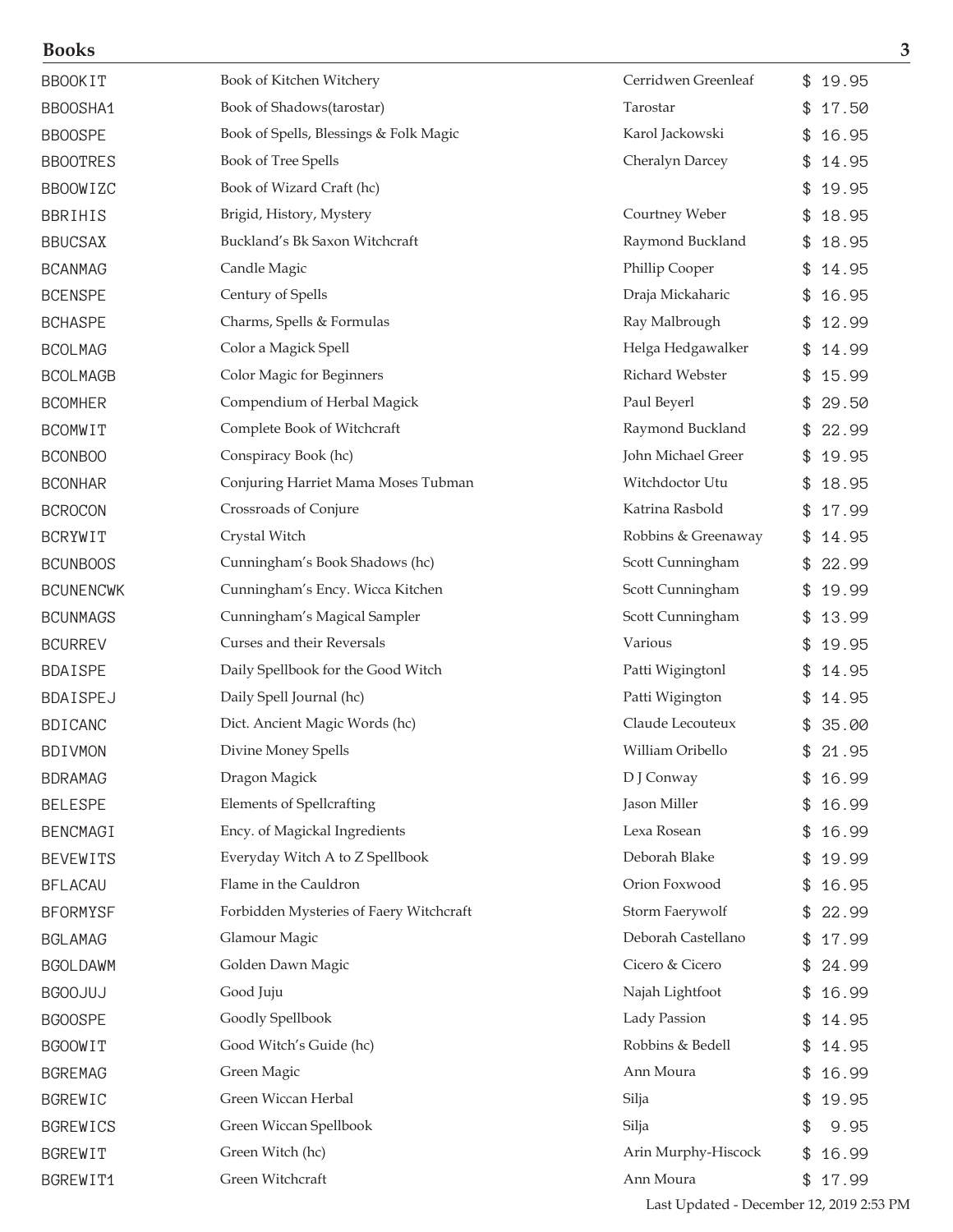| BGREWIT2         | Green Witchcraft vol 2                  | Ann Moura                 | \$            | 16.99   |
|------------------|-----------------------------------------|---------------------------|---------------|---------|
| BGREWIT3         | Green Witchcraft vol 3                  | Ann Moura                 | \$            | 16.99   |
| <b>BGREWITH</b>  | Green Witch Herbal                      | Barbara Griggs            | \$            | 16.95   |
| <b>BGRITHO</b>   | Grimoire Thorn-Blooded Witch            | Raven Grimassi            | \$            | 19.95   |
| <b>BGYPWIT</b>   | Gypsy Witch Spellbook                   | Charles G Leland          | \$            | 25.00   |
| BGYPWITM         | Gypsy Witch Magic & Spells              | Donna Rose                | \$            | 10.95   |
| <b>BGYPWITO</b>  | Gypsy Witch Penn. Dutch                 | Dragonstar/Inner Light    | \$            | 25.00   |
| <b>BHANSAX</b>   | Handbook of Saxon Sorcrey & Magic       | Alaric Albertsson         | \$            | 19.99   |
| <b>BHEAWIT</b>   | Hearth Witch's Kitchen Herbal           | Anna Franklin             | \$            | 19.99   |
| <b>BHERSCI</b>   | Hermetic Science of Transformation (hc) | Giuliano Kremmerz         | \$            | 30.00   |
| <b>BHONANC</b>   | Honoring your Ancestors                 | Mallorie Vaudoise         | \$            | 16.99   |
| <b>BHORHON</b>   | Horns of Honor                          | Frederick Thomas Elworthy | \$            | 19.95   |
| <b>BHOUWIT</b>   | House Witch (hc)                        | Arin Murphy-Hiscock       | \$            | 16.99   |
| <b>BHOWBEC</b>   | How to Become a Witch                   | Amber K/ Azrael Arynn K   | $\frac{1}{2}$ | 21.99   |
| <b>BHOWBECM</b>  | How to Become a Mage (hc)               | Josephin Peladan          | \$            | 31.99   |
| <b>BINFGEO</b>   | Infernal Geometry & the Left-Hand Path  | Toby Chappell             | \$            | 24.99   |
| <b>BINNTEM</b>   | Inner Temple of Witchcraft              | Christopher Penczak       | \$            | 24.99   |
| <b>BITAFOL</b>   | Italian Folk Magic                      | Mary-Grace Fahrum         | \$            | 18.95   |
| <b>BLITBIGW</b>  | Little Big Book White Spells (hc)       | Ileana Abrev              | \$            | 14.99   |
| <b>BLITBOOCM</b> | Little Book of Cat Magic                | Deborah Blake             | \$            | 15.99   |
| <b>BLITBOOPS</b> | Little Book of Pocket Spells (hc)       | Akasha Moon               | \$            | 9.99    |
| <b>BLITBOOW</b>  | Little Book of Witchcraft (hc)          |                           | \$            | 12.99   |
| <b>BLOVMAG</b>   | Love Magic                              | Lilith Dorsey             | \$            | 16.95   |
| <b>BLOVMAGH</b>  | Love Magick (hc)                        | Cassandra Eason           | \$            | 16.95   |
| <b>BLOVPOT</b>   | Love Potions (hc)                       | Valeria Ruelas            | \$            | 12.95   |
| <b>BLOVSPE</b>   | Love Spells (hc)                        | Shawn Engel               | \$            | 12.95   |
| <b>BMAGART</b>   | Magical Art of Crafting Charm Bags      | Elhoim Leafar             | \$            | 16.95   |
| <b>BMAGAST</b>   | Magickal Astrology (hc)                 | Skye Alexander            | \$            | 16.95   |
| <b>BMAGHERB</b>  | Magical Herbal Baths of Santeria        | Carlos Montenegro         | \$            | 9.95    |
| <b>BMAGHOU</b>   | Magical Household                       | Cunningham/Harrington     | \$            | 14.99   |
| <b>BMAGMERW</b>  | Magickal Mermaids & Water Creatures     | D J Conway                | \$            | 16.95   |
| <b>BMAGPOWB</b>  | Magical Power for Beginners             | Deborah Lipp              | \$            | 15.99   |
| BMAGRITL         | Magical Rituals for Love                | Donna Rose                | \$            | 7.95    |
| BMAGRITM         | Magical Rituals for Money               | Donna Rose                | \$            | 7.95    |
| BMAGRITP         | Magical Rituals for Protection          | Donna Rose                | \$            | 7.95    |
| <b>BMAGSEA</b>   | Magical Seals, Signs & Signatures       | Donna Rose                | \$            | 10.95   |
| <b>BMAGWHE</b>   | Magic When you Need It                  | Judika Illes              | \$            | 16.95   |
| BMEAWIT          | Meaning of Witchcraft                   | Gerald Gardner            | \$            | 24.95   |
| <b>BMIRCAN</b>   | Miracle Candle Spells                   | D'Andrea & Crockett       | \$            | 16.95   |
| BMIRMAG          | Mirror of Magic (hc)                    | Kurt Seligmann            | \$            | 50.00   |
| BMODGUIH         | Modern Guide to Heathenry               | Galina Krasskova          | \$            | 24.95   |
| BMODGUIW         | Modern Guide to Witchcraft (hc)         | Skye Alexander            |               | \$16.99 |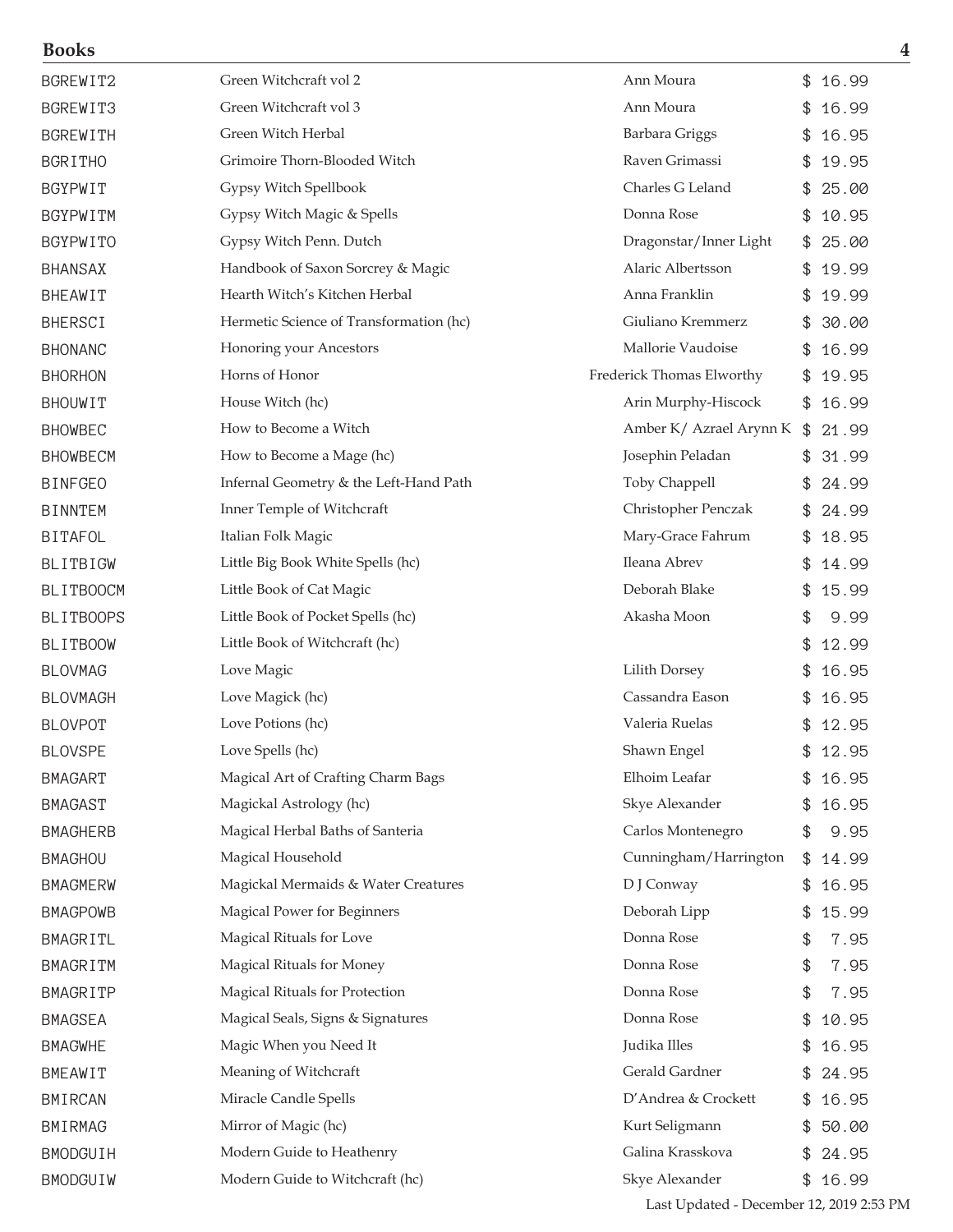| <b>BMODMAG</b>   | Modern Magick                          | Donald Kraig            | 34.99<br>\$ |
|------------------|----------------------------------------|-------------------------|-------------|
| BMODWITG         | Modern Witchcraft Grimoire (hc)        | Skye Alexander          | 16.99       |
| <b>BMODWITLS</b> | Modern Witchcraft Love Spells (hc)     | Skye Alexander          | 15.99<br>\$ |
| <b>BMODWITNM</b> | Modern Witchcraft Natural Magick (hc)  | Judy Ann Nock           | 16.99<br>\$ |
| <b>BMODWITSB</b> | Modern Witchcraft Spell Book (hc)      | Skye Alexander          | 16.99<br>\$ |
| <b>BMORMAG</b>   | Morbid Magic                           | Tomas Prower            | 19.99<br>\$ |
| <b>BOLDWOR</b>   | Old World Witchcraft                   | Raven Grimassi          | 19.95       |
| <b>BOPEWIT</b>   | Operative Witchcraft                   | Nigel Pennick           | 16.99       |
| <b>BOUTTEM</b>   | Outer Temple of Witchcraft             | Christopher Penczak     | 27.99<br>\$ |
| <b>BPAPJIM</b>   | Papa Jim's Herbal Magic Workbook       | Papa Jim                | 9.95<br>\$  |
| <b>BPAPJIMO</b>  | Papa Jim's Magical Oil Spellbook       | Papa Jim                | \$<br>9.95  |
| BPLAMAG1         | Planetary Magick                       | Denning & Phillips      | 27.99<br>\$ |
| <b>BPOPMAG</b>   | Poppet Magick                          | Silver Ravenwolf        | 22.99<br>\$ |
| <b>BPOSMAG</b>   | Positive Magic                         | Marion Weinstein        | 17.99       |
| <b>BPOSPOS</b>   | Positively Positive Spell Book         | D'Andrea & Dragonstar   | 18.95       |
| <b>BPRACAN</b>   | <b>Practical Candleburning Rituals</b> | Raymond Buckland        | 14.99       |
| <b>BPRAENO</b>   | Practice of Enochian Magick            | <b>Aleister Crowley</b> | 18.95       |
| <b>BPRAMAGB</b>  | Practical Magic for Beginners          | <b>Brandy Williams</b>  | 15.99<br>\$ |
| <b>BPRAPROM</b>  | <b>Practical Protection Magick</b>     | Ellen Dugan             | 17.99       |
| <b>BPRASIG</b>   | Practical Sigil Magic                  | Frater U D              | 15.95<br>\$ |
| <b>BPRASPE</b>   | Practical Spellcraft                   | Leanna Greenaway        | 16.95<br>\$ |
| <b>BPROMAG</b>   | Protection Magick (hc)                 | Cassandra Eason         | 16.95       |
| BPROMAG1         | Prosperity Magick (hc)                 | Cassandra Eason         | 16.95       |
| <b>BPROREV</b>   | Protection & Reversal Magick           | Jason Miller            | 16.99       |
| <b>BPROSPE</b>   | Protection Spells (hc)                 | Arin Murphy-Hiscock     | 16.99<br>\$ |
| <b>BREAWITN</b>  | Real Witches of New England            | Ellen Hopman            | \$<br>24.99 |
| <b>BRITBEG</b>   | Rituals for Beginners                  | Richard Webster         | 15.99<br>\$ |
| <b>BSCOWIT</b>   | Scottish Witchcraft                    | Barbara Meiklejohn-Free | 17.99<br>\$ |
| <b>BSEAMAGC</b>  | Sea Magic                              | Sandra Kynes            | 16.99<br>\$ |
| <b>BSECBOO</b>   | Second Book of Crystal Spells          | <b>Ember Grant</b>      | \$<br>16.99 |
| <b>BSECEGYS</b>  | Secrets of Egyptian Spellcasting       | E A Wallis Budge        | 24.00<br>\$ |
| <b>BSECKEYC</b>  | Secret Keys of Conjure                 | Chas Bogan              | 19.99<br>\$ |
| <b>BSEWWIT</b>   | Sew Witchy                             | Raechel Henderson       | 24.99<br>\$ |
| <b>BSEXMED</b>   | Sexy Medium's Love & Lust Spells       | Maria D'Andrea          | 10.95<br>\$ |
| BSIGWIT          | Sigil Witchery                         | Laura Tempest Zakroff   | 19.99<br>\$ |
| <b>BSILSPE</b>   | Silver's Spells (hc)                   | Silver Ravenwolf        | 16.99<br>\$ |
| <b>BSLAWIT</b>   | Slavic Witchcraft                      | Natasha Helvin          | 16.99<br>\$ |
| <b>BSOLWIT</b>   | Solitary Witch                         | Silver Ravenwolf        | 24.99<br>\$ |
| <b>BSORSEC</b>   | Sorcerer's Secrets                     | Jason Miller            | 15.99<br>\$ |
| <b>BSOUINF</b>   | Sounds of Infinity                     | Lee Morgan              | 24.95<br>\$ |
| <b>BSPEBEY</b>   | Spellcasting Beyond the Basics         | Michael Furie           | 15.99<br>\$ |
| <b>BSPECASB</b>  | <b>Spellcasting for Beginners</b>      | Michael Furie           | \$15.99     |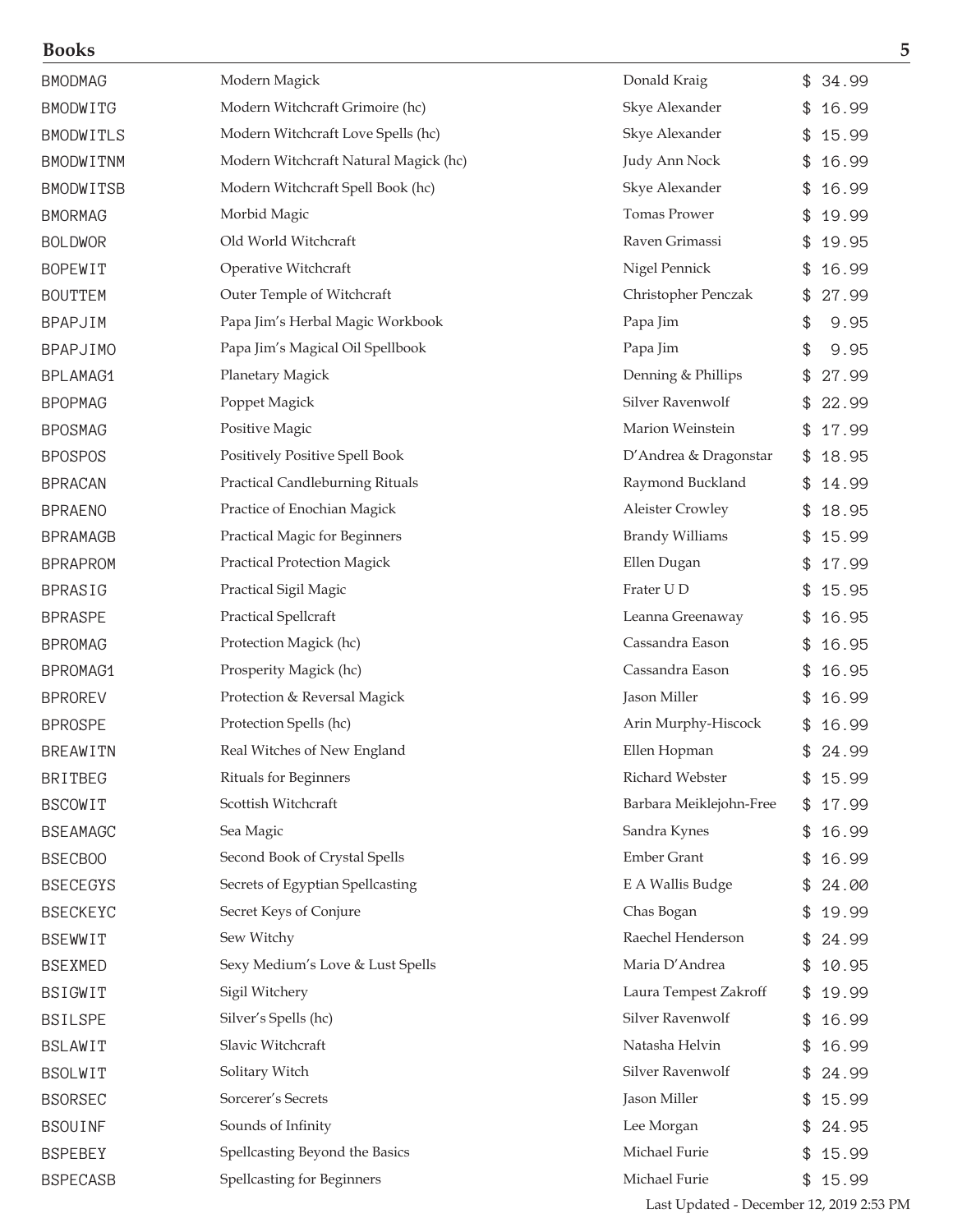| <b>Books</b>     |                                               |                       | 6           |
|------------------|-----------------------------------------------|-----------------------|-------------|
| <b>BSPEDAY</b>   | A Spell a Day (hc)                            | Cassandra Eason       | \$14.95     |
| <b>BSPESEA</b>   | Spellbook for the Seasons                     | Sarah Coyne           | 24.95<br>£. |
| <b>BSPESEC</b>   | Spellbound Secret Grimoire                    | Lucy Cavendish        | 17.95<br>\$ |
| <b>BSPESOL</b>   | Spells/ Solitary Witch                        | Eileen Holland        | 18.95<br>\$ |
| <b>BSPICON</b>   | Spirit Conjuring for Witches                  | Frater Barrabbas      | 17.99<br>\$ |
| <b>BSPIWIT</b>   | Spirit of the Witch                           | Raven Grimassi        | 17.99<br>\$ |
| <b>BSTISTO</b>   | Sticks, Stones, Roots & Bones                 | Stephanie Rose Bird   | 19.99<br>\$ |
| <b>BSUPMAG</b>   | Supermarket Magic                             | Michael Furie         | 16.99       |
| <b>BTEMSHA</b>   | Temple of Shamanic Witchcraft                 | Christopher Penczak   | 27.99<br>\$ |
| <b>BTOSTI</b>    | To Stir a Magick Cauldron                     | Silver Ravenwolf      | 24.99       |
| <b>BTRAMAGS</b>  | Traditional Magic Spells (hc)                 | Claude Lecouteux      | 29.95       |
| <b>BTRAWIT</b>   | Transformative Witchcraft                     | Jason Mankey          | 19.99<br>\$ |
| <b>BTRUMAG</b>   | True Magick, Beginner's Guide                 | Amber K               | 19.99<br>\$ |
| <b>BTRUMAGS</b>  | True Magic Spells that Really Work (hc)       | Draja Mickaharic      | 14.95       |
| <b>BUNHJIN</b>   | Unhexing and Jinx Removing                    | Donna Rose            | 7.95<br>\$  |
| <b>BUNIMAG</b>   | Unicorn Magic                                 | Tess Whitehurst       | 16.99<br>\$ |
| <b>BUSICAN</b>   | <b>Using Candle Burning</b>                   | William Oribello      | 18.95       |
| <b>BVOODOL</b>   | Voodoo Doll Spellbook                         | Denise Alvarado       | 24.95       |
| <b>BWATWIT</b>   | Water Witchcraft                              | Annwyn Avalon         | 16.95       |
| <b>BWHAREM</b>   | What is Remembered Lives                      | Phoenix LeFae         | 17.99<br>\$ |
| <b>BWHAWE</b>    | What We Knew in the Night                     | Raven Grimassi        | 21.95<br>\$ |
| BWILWIT          | Wild Witch, Earth Magic (hc)                  | Marian Green          | 16.95       |
| <b>BWITACT</b>   | Witchcraft Activism                           |                       | 14.95       |
| <b>BWITALT</b>   | Witch's Altar                                 | Mankey & Zakroff      | 15.99       |
| BWITBIB2WI       | Witches' Bible                                | Farrar/Farrar         | 28.95<br>\$ |
| <b>BWITBOOP</b>  | Witch's Book of Power                         | Devin Hunter          | 19.99       |
| <b>BWITBOOS</b>  | Witch's Book of Self-Care (hc)                | Arin Murphy-Hiscock   | 16.99       |
| <b>BWITBOOSH</b> | Witch's Book of Shadows                       | Jason Mankey          | 15.99<br>\$ |
| <b>BWITBOOSP</b> | Witch's Book of Spirits                       | Devin Hunter          | 19.99<br>\$ |
| <b>BWITCAU</b>   | Witch's Cauldron                              | Laura Tempest Zakroff | \$15.99     |
| BWITGOD1WI       | Witches' God                                  | Farrar/Farrar         | 26.95       |
| BWITGOD2WI       | Witches' Goddess                              | Farrar/Farrar         | 26.95       |
| BWITGUIW         | Witch's Guide to Wands                        | Gypsey Elaine Teague  | \$19.95     |
| <b>BWITHER</b>   | Witching Herbs                                | Harold Roth           | 18.95       |
| <b>BWITHOU</b>   | Witching Hour                                 | Silver RavenWolf      | 22.99<br>\$ |
| <b>BWITOCC</b>   | Witchcraft, Occult & How to Select a Familiar | Maria D'Andrea        | \$15.95     |
| <b>BWITSPE</b>   | Witch"s Spellbook (hc)                        | Sarah Bartlett        | 19.99       |
| BWITWAY          | Witches' Way (hc) (farrar)                    | Farrar/Farrar         | \$26.95     |
| BWITWAYG         | Witches' Way (hc) (greenaway)                 | Leanna Greenaway      | \$14.95     |

Occult, Aleister Crowley & Santeria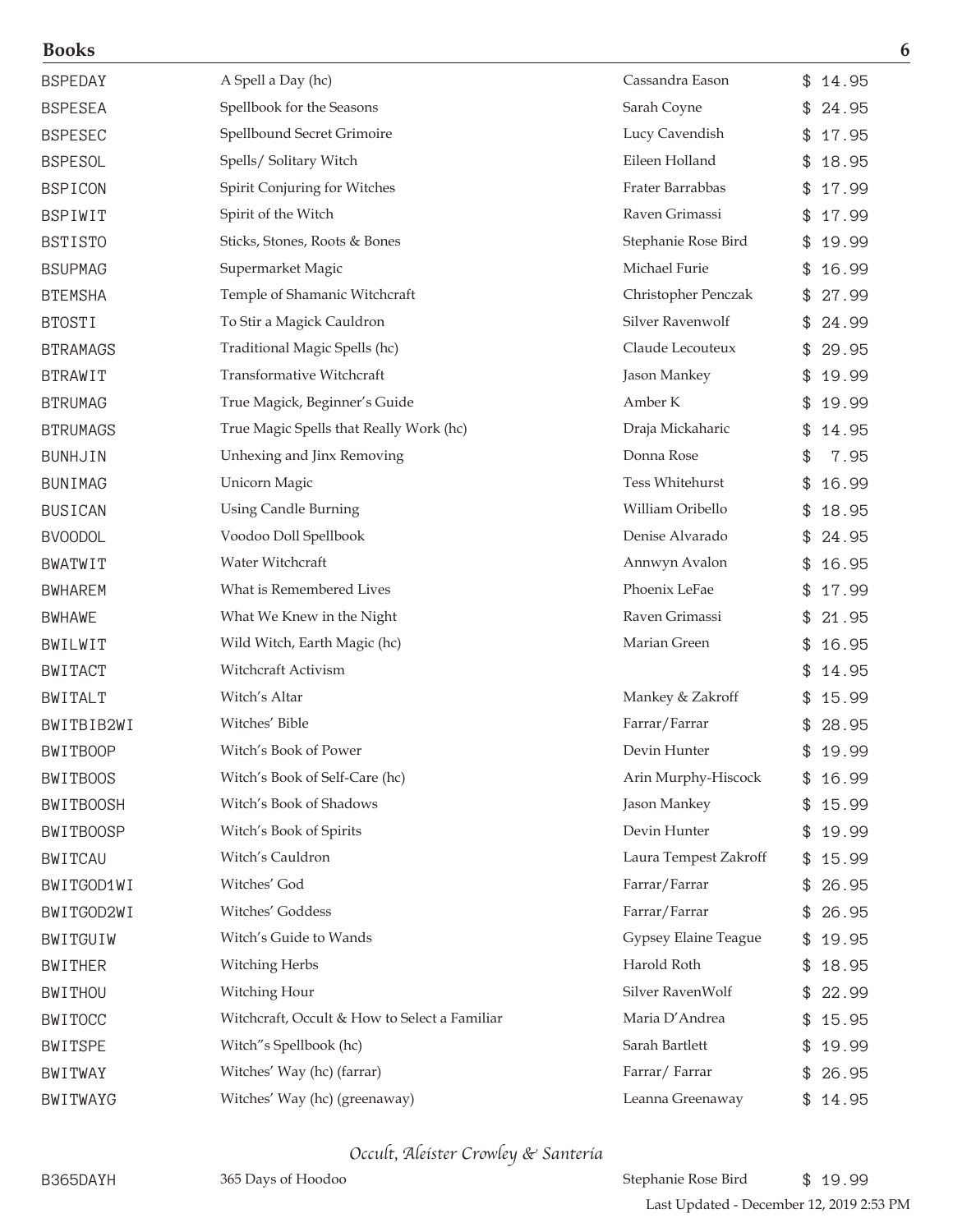| B7770TH0AC        | 777 & Other Qabalistic Writings                                            | <b>Aleister Crowley</b>    | 26.95       |
|-------------------|----------------------------------------------------------------------------|----------------------------|-------------|
| <b>BBOOABR</b>    | Book of Abramelin (hc)                                                     | Abraham Von Worms          | 45.00       |
| BBOOBLA0MA        | Book of Black Magic                                                        | A.E. Waite                 | 21.95       |
| BBOOL I EØAC      | <b>Book of Lies</b>                                                        | <b>Aleister Crowley</b>    | 18.95       |
| <b>BBOOPAL</b>    | Book on Palo                                                               | <b>Baba Raul Canizares</b> | 21.95       |
| BBOOTHOØAC        | Book of Thoth                                                              | <b>Aleister Crowley</b>    | 28.95<br>\$ |
| <b>BCLAKEY</b>    | Clavis or Key to the Magic (hc)                                            | Sibley & Hockley           | 95.00       |
| <b>BCOMBOOV</b>   | Complete Book of Voodoo                                                    | Robert Pelton              | 19.95       |
| <b>BCOMMAGO</b>   | Complete Magickal, Spiritual & Occult Oils Workbook from At Maria D'Andrea |                            | 16.95       |
| <b>BCONBOO</b>    | Conspiracy Book (hc)                                                       | John Michael Greer         | 19.95       |
| <b>BCONHAR</b>    | Conjuring Harriet Mama Moses Tubman                                        | Witchdoctor Utu            | 18.95       |
| <b>BDICDEM</b>    | Dictionary of Demons                                                       | Michelle Belanger          | 27.99       |
| <b>BDIVCON</b>    | Divination Conjure Style                                                   | <b>Starr Casas</b>         | 18.95       |
| <b>BEVIARC</b>    | Evil Archaeology                                                           | Heather Lynn               | 19.95<br>\$ |
| <b>BEVOSUM</b>    | Evocation, Summon Spirits                                                  | Maria D'Andrea             | 10.95       |
| <b>BFAMWIT</b>    | Familiars in Witchcraft                                                    | Maja D'Aoust               | 16.99       |
| <b>BGEMEQU</b>    | Gems form the Equinox (hc)                                                 | <b>Alester Crowley</b>     | 60.00       |
| BGOELES0AC        | Goetia: Lesser Key of Solomon                                              | Liddell/Mathers            | 21.95       |
| <b>BGOLDAW</b>    | Golden Dawn (hc)                                                           | Israel Regardie            | 65.00       |
| BGRIALE           | Grimore of Aleister Crowley                                                | Rodney Orpheus             | 29.95       |
| BHAIVOD           | Haitian Vodou Handbook                                                     | Kenaz Filan                | \$<br>18.95 |
| <b>BHANYOR</b>    | Hdbk of Yoruba Religious Concepts                                          | Baba Ifa Karade            | 14.95       |
| <b>BHOWBECM</b>   | How to Become a Mage (hc)                                                  | Josephin Peladan           | 31.99       |
| <b>BINFGEO</b>    | Infernal Geometry & the Left-Hand Path                                     | Toby Chappell              | 24.99       |
| <b>BMAGALE</b>    | Magick of Alester Crowley                                                  | Lon Milo DuQuette          | 21.95       |
| <b>BMAGCOM</b>    | Magus Complete System                                                      | Francis Barrett            | \$<br>34.95 |
| <b>BMAGHER</b>    | Magical Herbalism                                                          | Scott Cunningham           | 14.99       |
| <b>BMAGHERB</b>   | Magical Herbal Baths of Santeria                                           | Carlos Montenegro          | 9.95        |
| <b>BMAGICK</b>    | Magick, Book Four (hc)                                                     | <b>Alester Crowley</b>     | \$120.00    |
| <b>BMIRMAG</b>    | Mirror of Magic (hc)                                                       | Kurt Seligmann             | 50.00<br>\$ |
| <b>BNEWORL</b>    | New Orleans Voodoo Hdbk                                                    | Kenaz Filan                | 19.95       |
| BOCCBOO           | Occult Book (hc)                                                           | John Michael Greer         | 19.95       |
| <b>BOLDSTY</b>    | Old Style Conjure                                                          | <b>Starr Casas</b>         | 16.95       |
| <b>BOPEWIT</b>    | Operative Witchcraft                                                       | Nigel Pennick              | 16.99       |
| <b>BPOWORI</b>    | Powers of the Orishas                                                      | Gonzalez-Wippler           | 12.95       |
| <b>BPRAENO</b>    | Practice of Enochian Magick                                                | <b>Aleister Crowley</b>    | 18.95<br>\$ |
| <b>BPRAHEAA</b>   | Practical Heathen's Guide Asatru                                           | Patricia M Lafayllve       | 17.99<br>\$ |
| <b>BRITSPE0SA</b> | Rituals & Spells of Santeria                                               | Gonzalez-Wippler           | 12.95       |
| <b>BRUSBLA</b>    | Russian Black Magic                                                        | Natasha Helvin             | 16.99       |
| <b>BSANAFR</b>    | Santeria: African Magic in Latin America                                   | Migene Gonzalez-Wippler    | 16.95<br>\$ |
| <b>BSANFOR</b>    | Santeria Formulary & SpBk                                                  | Carlos Montenegro          | 16.95       |
| <b>BSANMUE</b>    | Santa Muerte (Prower)                                                      | Tomas Prower               | 17.99<br>\$ |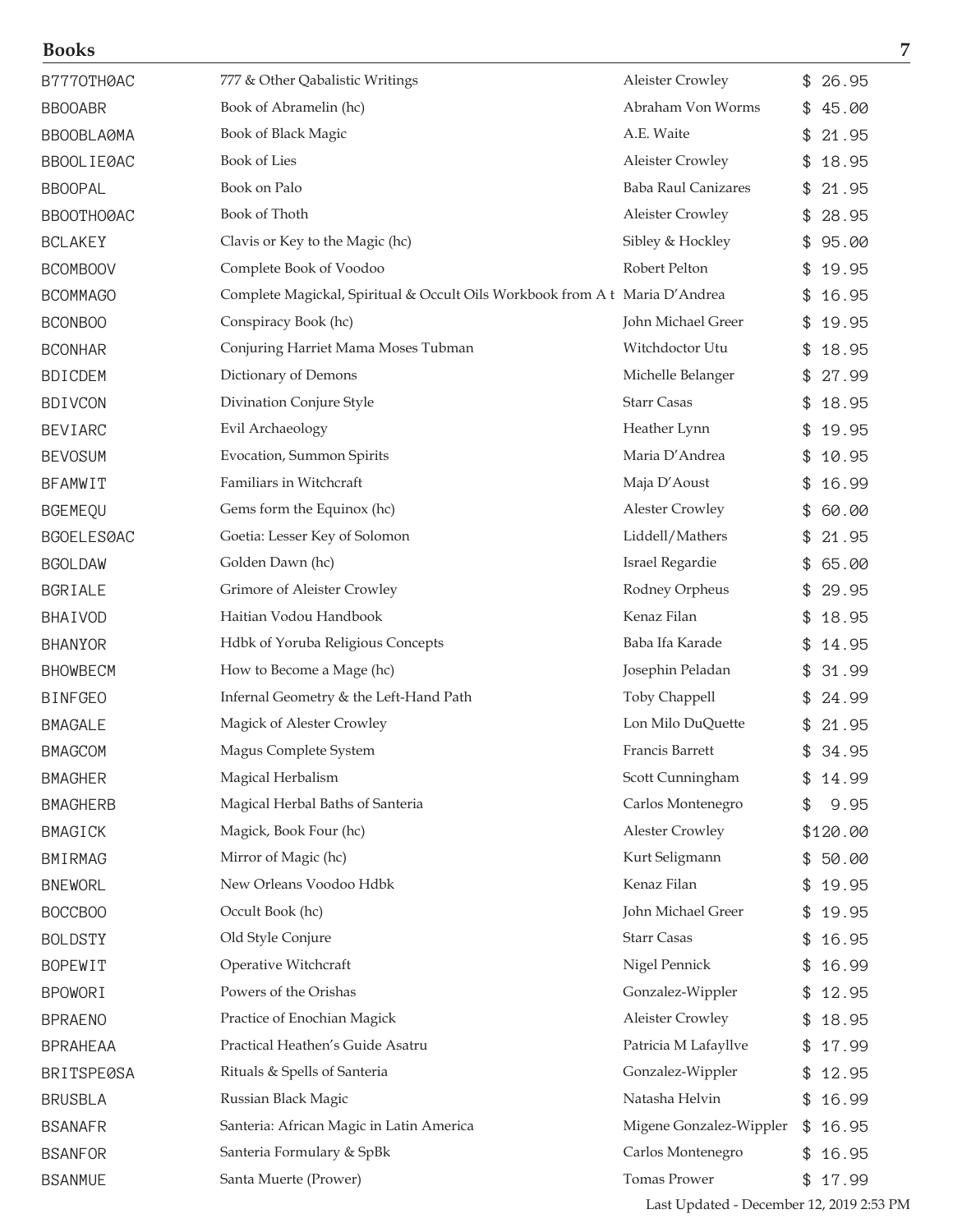| <b>BSANMUEH</b> | Santa Muerte (Rollin)                         | <b>Tracey Rollin</b> | \$16.95     |
|-----------------|-----------------------------------------------|----------------------|-------------|
| <b>BTEASAN</b>  | Teachings of the Santeria Gods                | Ocha'ni Lele         | \$16.95     |
| <b>BTHELEM</b>  | Thelema                                       | Colin Campbell       | \$19.99     |
| <b>BUNDALE</b>  | Understanding Aleister Crowley's Thoth Tarot  | Lon Milo DuQuette    | \$24.95     |
| <b>BVOODOL</b>  | Voodoo Doll Spellbook                         | Denise Alvarado      | \$24.95     |
| <b>BVOOHOO</b>  | Voodoo & Hoodoo                               | Jim Haskins          | \$16.95     |
| <b>BVOOHOOS</b> | Voodoo Hoodoo Spellbook                       | Alvarado/Snake       | \$24.95     |
| <b>BWITOCC</b>  | Witchcraft, Occult & How to Select a Familiar | Maria D'Andrea       | \$15.95     |
| <b>BWORCON</b>  | Working Conjure guide to hoodoo               | Hoodoo Sen Moise     | \$16.95     |
| <b>BYORREL</b>  | Yoruba Religion, Introduction                 | Conrad Mauge         | \$14.95     |
| <b>BYORSEL</b>  | Yoruba Self-Help Using Adimu                  | Conrad Mauge         | \$<br>16.95 |

### Angels, Fairies & Spirit Guides

| <b>BANGBIB</b>  | Angel Bible                             | Hazel Raven                  | \$<br>14.95 |
|-----------------|-----------------------------------------|------------------------------|-------------|
| <b>BANGINT</b>  | Angel Intuition                         | Tanya Carroll Richardson     | \$<br>16.99 |
| <b>BANGORI</b>  | Angelic Origins of the Soul             | Tricia McCannon              | \$<br>24.00 |
| <b>BANGSPE</b>  | Angel Spells                            | S'Andrea, Oribello & Casteel | \$<br>24.00 |
| <b>BANGSPI</b>  | Angels, Spirit Guides (hc)              | Audra Auclair                | \$<br>19.99 |
| <b>BBOOSPI</b>  | Book of Spirit Communications           | Raymond Buckland             | \$<br>22.99 |
| <b>BCOMENCA</b> | Complete Ency. of Angels                | Susan Gregg                  | 22.99       |
| <b>BCOMFAE</b>  | Complete guide Faeries                  | Cassandra Eason              | \$<br>21.95 |
| <b>BCRYANG</b>  | Crystal Angels 444                      | Alana Fairchild              | \$<br>26.95 |
| <b>BFAEELE</b>  | Faeries & Elementals                    | Alexandra Chauran            | \$<br>14.99 |
| <b>BFAIBIB</b>  | Fairy Bible                             | Teresa Moorey                | \$<br>14.95 |
| <b>BFORMYSF</b> | Forbidden Mysteries of Faery Witchcraft | Storm Faerywolf              | 22.99       |
| <b>BHOWCOMS</b> | How to Communicate with Spirits         | Elizabeth Owens              | \$<br>14.99 |
| <b>BHOWTALA</b> | How to Talk to Angels                   | Lucinda Gabriel              | \$<br>15.99 |
| <b>BKABMAG</b>  | Kabbalah & Magic of Angels              | Migene Gonzalez-Wippler      | \$<br>19.99 |
| <b>BLITANG</b>  | Little Bit of Angels (hc)               | Elaine Clayton               | \$<br>9.95  |
| BLITFAI         | Little Bit of Fairies (hc)              | Elaine Clayton               | \$<br>9.95  |
| <b>BMAGFAE</b>  | Magick of Faeries                       | Cassandra Eason              | \$<br>17.99 |
| <b>BPOWANG</b>  | Power of Angel Medicine                 | Joanne Brocas                | \$<br>16.95 |
| <b>BSOUINF</b>  | Sounds of Infinity                      | Lee Morgan                   | \$<br>24.95 |
| <b>BUSICAN</b>  | <b>Using Candle Burning</b>             | William Oribello             | \$<br>18.95 |

## Oils, Herbs & Candle Burning

| <b>BADAPTO</b>  | Adaptogens (hc)               | Adriana Ayales    | \$16.95 |
|-----------------|-------------------------------|-------------------|---------|
| <b>BADVCAN</b>  | <b>Advanced Candle Magick</b> | <b>Buckland</b>   | \$16.99 |
| BAROBIB         | Aromatherapy Bible            | Gill Farrer-Halls | \$14.95 |
| <b>BBLABOT</b>  | Blackthorn's Botanical Magic  | Amy Blackthorn    | \$22.95 |
| <b>BBOOFLOS</b> | Book of Flower Spells         | Cheralyn Darcey   | \$14.95 |
| <b>BBOOHERS</b> | Book of Herb Spells           | Cheralyn Darcey   | \$14.95 |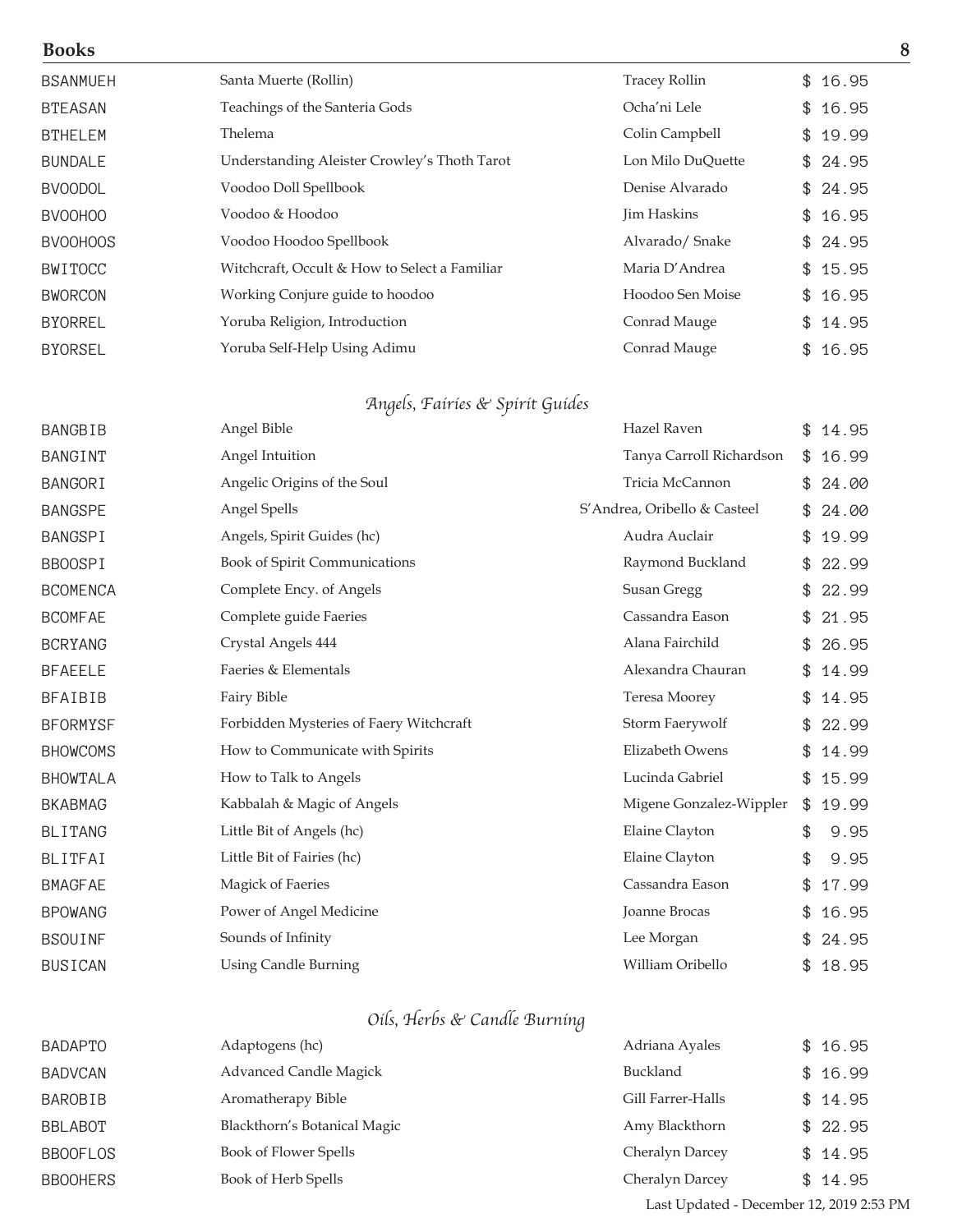| <b>Books</b>     |                                                                            |                          |     | 9       |
|------------------|----------------------------------------------------------------------------|--------------------------|-----|---------|
| <b>BBOOPRAC</b>  | Book of Practical Candle Magic                                             | Leo Vinci                |     | \$14.95 |
| <b>BCANBURP</b>  | Candle Burning Magic with the Psalms                                       | William Oribello         | \$. | 21.95   |
| <b>BCANCRO</b>   | Candle and the Crossroads                                                  | Orion Foxwood            | \$  | 21.95   |
| <b>BCANMAG</b>   | Candle Magic                                                               | Phillip Cooper           |     | 14.95   |
| BCANMAG1         | Candle Magic: Working with Wax (hc)                                        | Lady Passion             | \$  | 14.95   |
| <b>BCANMAGB</b>  | Candle Magic for Beginners                                                 | Richard Webster          | \$  | 15.99   |
| <b>BCHEHER</b>   | Cherokee Herbal                                                            | J T Garrett              | \$  | 15.00   |
| <b>BCLEHEA</b>   | Clearing Healthy Energy                                                    | Kerrie Erwin             |     | 18.95   |
| <b>BCOMADA</b>   | Complete guide to Adaptogens (hc)                                          | Agatha Noveille          | \$  | 21.99   |
| <b>BCOMBOOEO</b> | Complete Bk of Essential Oils                                              | Sandra Kynest            |     | 34.99   |
| <b>BCOMHER</b>   | Compendium of Herbal Magick                                                | Paul Beyerl              |     | 29.50   |
| <b>BCOMINC</b>   | Complete Book of Incense                                                   | Scott Cunningham         |     | 17.99   |
| <b>BCOMMAGO</b>  | Complete Magickal, Spiritual & Occult Oils Workbook from At Maria D'Andrea |                          | \$  | 16.95   |
| <b>BCULCOMH</b>  | Culpeper's Complete Herbal                                                 | Nicholas Culpeper        |     | 24.95   |
| <b>BDICMOD</b>   | Dict. Modern Herbalism                                                     | Simon Mills              |     | 14.95   |
| <b>BDRUHER1</b>  | Druid's Herbal for Sacred Earth Year                                       | Ellen Evert Hopman       |     | 14.95   |
| <b>BENCESSO</b>  | Ency. Essential Oils                                                       | Julia Lawless            | \$  | 21.95   |
| <b>BENCMAG</b>   | Encyclopedia of Magical Herbs                                              | Scott Cunningham         |     | 18.99   |
| <b>BESSOIL</b>   | <b>Essential Oils in Spiritual Practice</b>                                | Candice Covington        |     | 16.95   |
| <b>BESSOILH</b>  | <b>Essential Oils Handbook</b>                                             | Amy Leigh Mercree        | \$  | 14.95   |
| BESSOILH2        | Essential Oils for Health                                                  | Kymberly Keniston-Pond   |     | \$12.99 |
| <b>BESSOILM</b>  | Essential Oils for Mindfulness & Meditation                                | Mindfulness & Meditation |     | \$16.99 |
| <b>BESSOILP</b>  | Essential Oils & Aromatherapy (hc)                                         | Marlene Houghton         |     | 19.99   |
| <b>BFL0100</b>   | Flowerpaedia 1000 Flowers                                                  | Cheralyn Darcey          | \$  | 17.95   |
| <b>BGARWIT</b>   | Garden Witch's Herbal                                                      | Ellen Dugan              |     | \$21.99 |
| <b>BGOOWIT</b>   | Good Witch's Guide (hc)                                                    | Robbins & Bedell         |     | 14.95   |
| <b>BGREWIC</b>   | Green Wiccan Herbal                                                        | Silja                    |     | 19.95   |
| <b>BGREWIT</b>   | Green Witch (hc)                                                           | Arin Murphy-Hiscock      | \$  | 16.99   |
| BGREWIT1         | Green Witchcraft                                                           | Ann Moura                | \$  | 17.99   |
| <b>BGREWITH</b>  | Green Witch Herbal                                                         | Barbara Griggs           | \$  | 16.95   |
| <b>BHANAPO</b>   | Handmade Apothecary (hc)                                                   | Chown & Walker           |     | \$17.95 |
| <b>BHEAHERH</b>  | Healing Herbs Handbook                                                     | Barbara Brownell Grogan  |     | \$14.95 |
| BHEAOIL          | <b>Healing Oils</b>                                                        | Schiller & Schiller      |     | \$14.95 |
| <b>BHEAPOW</b>   | Healing Power of Tea                                                       | Caroline Dow             | \$  | 15.99   |
| <b>BHEAPOWP</b>  | Healing Power of Plants (hc)                                               | Fran Bailey              | \$  | 14.95   |
| BHEASPI          | Healing Spices (hc)                                                        | <b>Bharat Aggarwal</b>   | \$  | 24.95   |
| <b>BHELMAGO</b>  | Helping with Magickal s A-Z                                                | Maria Solomon            | \$  | 11.95   |
| <b>BHERALC</b>   | Herbal Alchemist's Handbook                                                | Karen Harrison           |     | \$21.95 |
| <b>BHERCOL</b>   | Herbs, Color Guide                                                         | Jennie Harding           |     | 14.99   |
| <b>BHERGAR</b>   | Herb Gardner's Essential Guide                                             | Sandra Kynes             |     | 22.99   |
| <b>BHERGUIF</b>  | Herbalist's Guide to Formulary                                             | Holly Bellebuono         |     | 19.99   |
| <b>BHERHAN</b>   | Herbal Handbook, Medical Herbalism                                         | David Hoffman            |     | \$16.95 |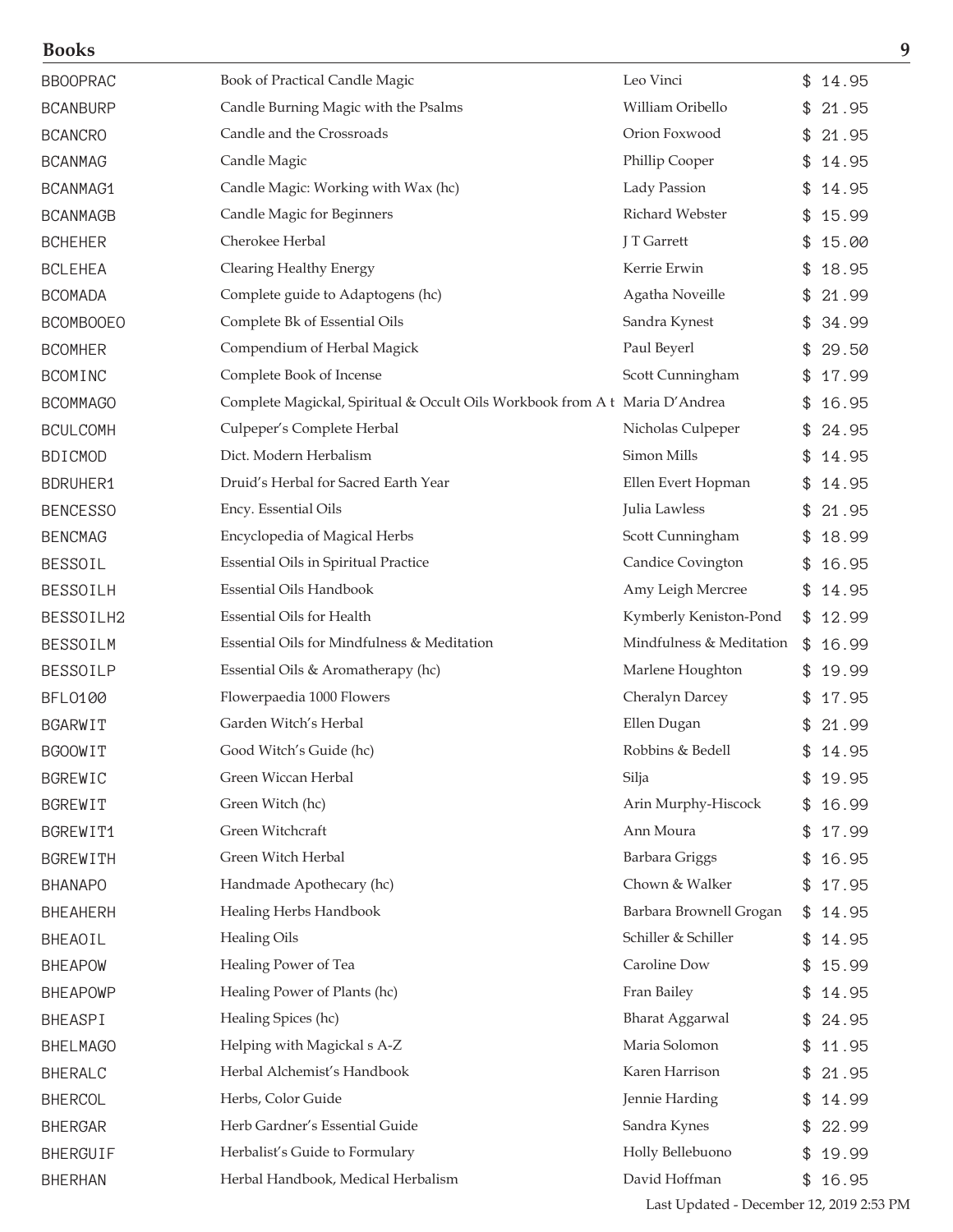|--|--|

| <b>Books</b>    |                                        |                       | 10          |
|-----------------|----------------------------------------|-----------------------|-------------|
| <b>BHERHANH</b> | Herbal Handbook for Homesteaders       | Abby Artemisia        | \$<br>24.99 |
| <b>BHERKIT</b>  | Herbal Kitchen                         | McBride & Gladstar    | 21.95       |
| <b>BHERLEX</b>  | Herbal Lexicon in 10 Languages         | Kate Koutrouboussis   | 30.00       |
| <b>BHERMAG</b>  | Herbal Magick                          | Gerina Dunwich        | \$<br>16.95 |
| <b>BHERMAGB</b> | Herb Magic for Beginners               | Ellen Dugan           | \$<br>15.00 |
| <b>BHERPLA</b>  | Herbs Plain & Simple                   | Marlene Houghton      | \$<br>14.95 |
| <b>BHERSPI</b>  | Herbs & Spices (hc)                    | Cinzia Trenchi        | 16.95       |
| <b>BJUDHER</b>  | Jude's Herbal Home Remedies            | Jude Todd             | 19.99       |
| <b>BLLECOMF</b> | Llewellyn Comp. Formulary              | Celeste Rayne Helstab | \$<br>29.99 |
| <b>BMAGCAN</b>  | Magic Candle, Facts & Fundamentals     | Charmaine Dey         | \$<br>8.95  |
| <b>BMAGFOL</b>  | Magical Folkhealing                    | DJ Conway             | 17.99       |
| <b>BMAGHER</b>  | Magical Herbalism                      | Scott Cunningham      | \$<br>14.99 |
| BMAGHER1        | Magic of Herbs                         | David Conway          | \$<br>24.95 |
| <b>BMAGHERB</b> | Magical Herbal Baths of Santeria       | Carlos Montenegro     | \$<br>9.95  |
| <b>BMAGHOU</b>  | Magical Household                      | Cunningham/Harrington | \$<br>14.99 |
| <b>BMASBOO</b>  | Master Bk of Candle Burning            | Henri Gamache         | \$<br>9.95  |
| BMASBOOØHB      | Master Book of Herbalism               | Paul Beyerl           | 21.95       |
| <b>BMIRCAN</b>  | Miracle Candle Spells                  | D'Andrea & Crockett   | 16.95       |
| BMIXESS         | Mixing Essential Oils                  | Sandra Kynes          | 21.99       |
| <b>BOLDWOR</b>  | Old World Witchcraft                   | Raven Grimassi        | \$<br>19.95 |
| <b>BPAPJIM</b>  | Papa Jim's Herbal Magic Workbook       | Papa Jim              | \$<br>9.95  |
| <b>BPAPJIMO</b> | Papa Jim's Magical Oil Spellbook       | Papa Jim              | \$<br>9.95  |
| <b>BPLAMAG</b>  | Plant Magic                            | Sandra Kynes          | 19.99       |
| <b>BPRACAN</b>  | <b>Practical Candleburning Rituals</b> | Raymond Buckland      | 14.99       |
| <b>BSACHER</b>  | Sacred Herbs (hc)                      | Opal Streisand        | \$<br>14.95 |
| <b>BSACHERS</b> | Sacred Herbs of Samhain                | Ellen Evert Hopman    | \$<br>18.99 |
| <b>BSECMED</b>  | Secret Medicines from your Garden      | Ellen Evert Hopman    | 19.95       |
| <b>BSPESEA</b>  | Spellbook for the Seasons              | Sarah Coyne           | \$<br>24.95 |
| <b>BUSICAN</b>  | <b>Using Candle Burning</b>            | William Oribello      | \$<br>18.95 |
| <b>BWITHER</b>  | Witching Herbs                         | Harold Roth           | \$18.95     |
|                 | Divination & Psychic                   |                       |             |
| B10MINC         | 10 Minute Crystal Ball (hc)            | Skye Alexander        | \$18.99     |
| <b>B3330RA</b>  | 333 Oracle of Heart Wisdom             | Alana Fairchild       | 21.95       |
| <b>BAFRCOW</b>  | African Cowrie Shells Divination       | Zolrak                | 19.99       |
| <b>BARTPAL</b>  | Art of Palmistry (hc)                  | Anna Southgate        | \$14.95     |

BARTPEN Art of the Pendulum Cassandra Eason \$ 14.95 BARTWIT Art of Witch (hc) and Electronic Estate and Triona Horne 4 and 5 18.95 BAWAPSY **Awakened Psychic Awakened Psychic Kala Ambrose** \$ 15.99 BBASPSY Basic Psychic Development Friedlander & Hemsher \$18.95

BBEGDIV Beginner's Guide to Divination **6 16.99** \$ 16.99 BBIGBOOT Big Book Tarot Big Book Tarot Bunning \$ 24.95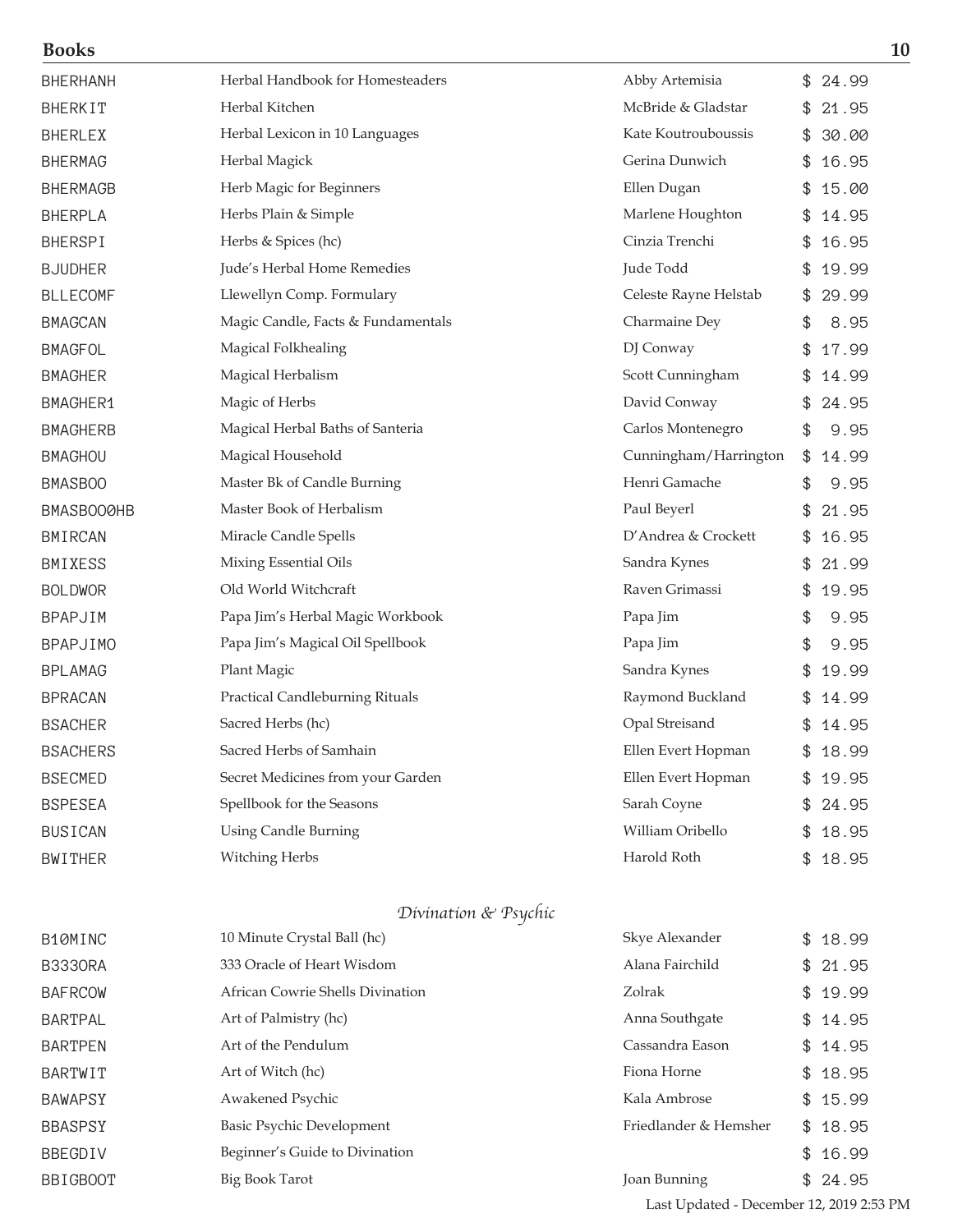| <b>Books</b>      |                                                 |                              | 11          |
|-------------------|-------------------------------------------------|------------------------------|-------------|
| <b>BBOOPEN</b>    | Book of Pendulum Healing                        | Joan Rose Staffen            | \$<br>16.95 |
| <b>BCOMANC</b>    | Communing with the Ancestors                    | Raven Grimassi               | 17.95       |
| <b>BCOMBOOD</b>   | Complete Book of Divination                     | Richard Webster              | 29.99       |
| <b>BCRYBALB</b>   | Crystal Ball Reading for Beginners              | Alexandra Chauran            | 14.95       |
| <b>BDIVBEG</b>    | Divination for Beginners                        | Scott Cunningham             | \$<br>15.99 |
| <b>BDIVCON</b>    | Divination Conjure Style                        | <b>Starr Casas</b>           | \$<br>18.95 |
| <b>BDOWBEG</b>    | Dowsing for Beginners                           | Richard Webster              | 14.99       |
| <b>BEVEPSY</b>    | Everyday Psychic Defense                        | Cassandra Eason              | 19.99       |
| <b>BFORTELP</b>   | Fortune Telling with Playing Cards              | Jonathan Dee                 | 15.95       |
| <b>BFUTHANØNO</b> | Futhark: Handbook Of Rune Magic                 | Thorsson/Flowers             | 16.95       |
| <b>BGREPEN</b>    | Great Pendulum Book                             | Petra Sonnenberg             | 14.95       |
| <b>BHERSCI</b>    | Hermetic Science of Transformation (hc)         | Giuliano Kremmerz            | \$<br>30.00 |
| <b>BHOWCOMS</b>   | How to Communicate with Spirits                 | Elizabeth Owens              | \$<br>14.99 |
| <b>BLITPAL</b>    | Little Bit of Palmistry (hc)                    | Cassandra Eason              | \$<br>9.95  |
| <b>BLITPEN</b>    | Little Bit of Pendulums (hc)                    | Dani Bryant                  | \$<br>9.95  |
| <b>BLITRUN</b>    | Little Bit of Runes (hc)                        | Cassandra Eason              | \$<br>9.95  |
| <b>BLIVRUN</b>    | <b>Living Runes</b>                             | Galina Krasskova             | 15.95       |
| <b>BLOSTEA</b>    | Lost Teachings of the Runes                     | Ingrid Kincaid               | 16.95       |
| <b>BMEDSCRB</b>   | Mediumship Scrying for Beginners                | Diama Palm                   | 15.99       |
| <b>BMODWITWY</b>  | Modern Witchcraft Wheel of the Year (hc)        | Judy Ann Nock                | \$<br>16.99 |
| <b>BMOOMAG</b>    | Moon Magick                                     | D J Conway                   | \$<br>19.99 |
| <b>BMOOWIS</b>    | Moon Wisdom                                     | Heather Roan Robbins         | \$<br>19.95 |
| <b>BNIGRUN</b>    | Nightside of the Runes (hc)                     | Thomas Karlsson              | 30.00       |
| <b>BNORRUN</b>    | Nordic Runes                                    | Paul Rhys Mountfort          | \$<br>16.99 |
| <b>BNUMBEG</b>    | Numerology for Beginners                        | Gerie Bauer                  | \$<br>15.99 |
| <b>BOUTYOUH</b>   | Out of Your Hands                               | Beleta Greenaway             | 14.95       |
| <b>BPALBIB</b>    | Palmistry Bible                                 | Jane Struthers               | 14.95       |
| <b>BPALPER</b>    | Palmistry, Personal Guide (hc)                  | Roberta Vernon               | \$<br>19.99 |
| <b>BPALPLA</b>    | Palmistry plain & simple                        | Sasha Fenton                 | \$<br>14.95 |
| <b>BPENMAG</b>    | Pendulum Magic for Beginners                    | Richard Webster              | \$<br>14.99 |
| <b>BPENPOW</b>    | Pendulum Power                                  | Greg Nielsen/Joseph Polansky | \$<br>9.95  |
| <b>BPOTPAL</b>    | Potential in the Palm                           | Richard Webster              | \$<br>16.99 |
| <b>BPRAGUIP</b>   | Practical Guide to Psychic Powers               | Denning & Phillips           | 15.99       |
| <b>BPRAGUIR</b>   | Practical Guide to the Runes                    | Lisa Peschel                 | \$<br>8.99  |
| <b>BPRAPEN</b>    | Practical Pendulum Book                         | D Jurriaanse                 | \$<br>14.95 |
| <b>BPSYABIB</b>   | Psychic Abilities for Beginners                 | Melanie Barnum               | \$<br>16.99 |
| <b>BPSYDELL</b>   | Psychic Development, Llewellyn's Little Bk (hc) | Melanie Barnum               | \$<br>12.99 |
| BPSYDEV1          | Psychic Development Beyond Beginners            | Sharlyn Hidalgo              | 16.99       |
| <b>BPSYDEVB</b>   | Psychic Development for Beginners               | William W Hewitt             | 14.99       |
| <b>BPSYPROB</b>   | Psychic Protection for Beginners                | Richard Webster              | \$<br>16.99 |
| <b>BPSYSEL</b>    | Psychic Self-Defense                            | Dion Fortune                 | 18.95       |
| <b>BREARUN</b>    | Reading the Runes                               | Kim Farnell                  | \$16.95     |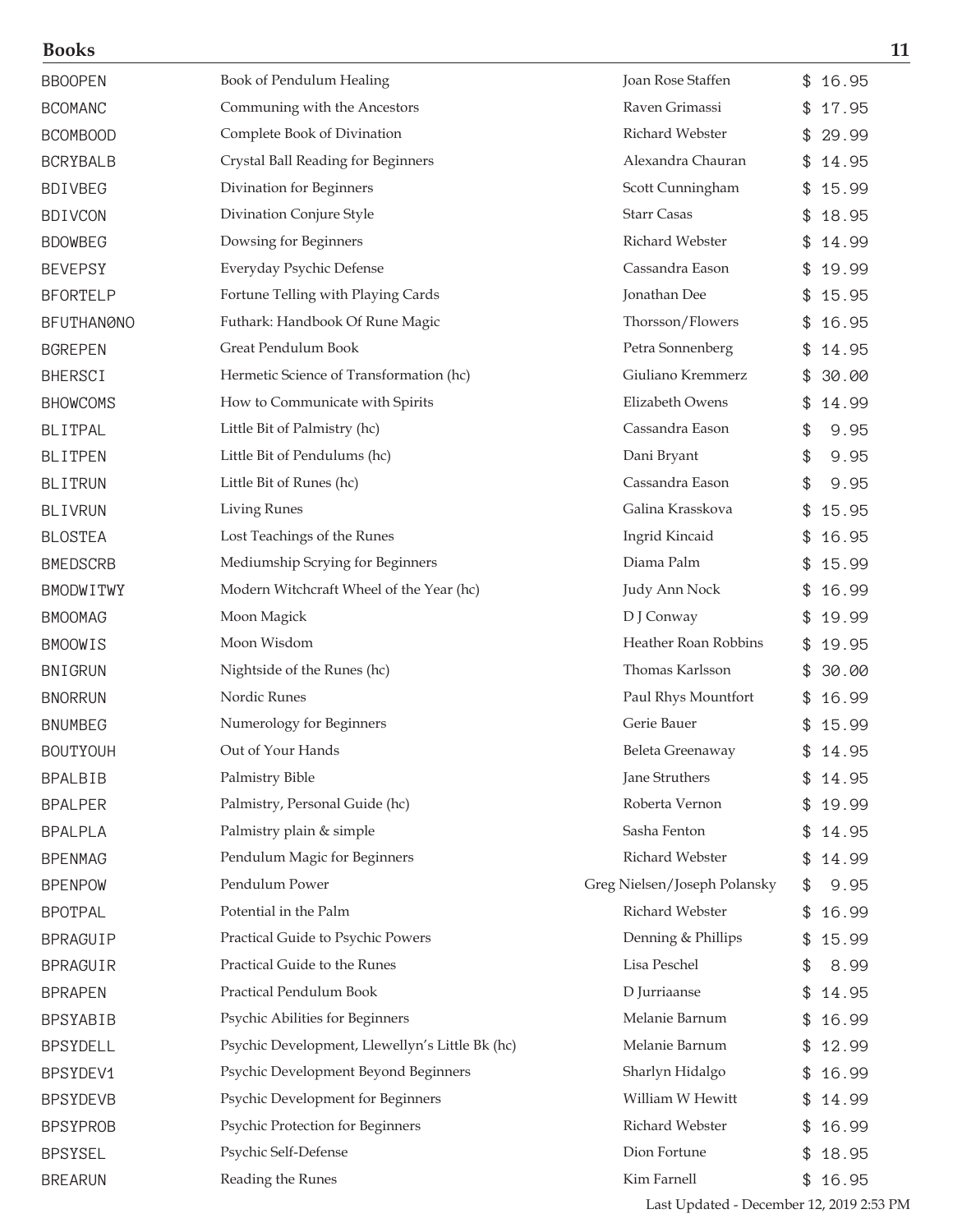| \$14.99<br>18.95<br>18.95<br>16.99 |
|------------------------------------|
|                                    |
|                                    |
|                                    |
|                                    |
| 16.99                              |
| 14.95                              |
| 24.95                              |
| 16.99                              |
| 14.95                              |
| 15.99                              |
| 14.99                              |
| 14.99                              |
| 16.99                              |
| 27.50                              |
| 16.95                              |
| 21.95                              |
| 18.99                              |
| 24.95                              |
| 22.95                              |
|                                    |
| 12.95                              |
| 6.95                               |
|                                    |
| \$19.95                            |
| 12.95                              |
| 19.95                              |
| 19.95                              |
| 19.95                              |
| 17.95                              |
| 14.99                              |
| 12.95                              |
| 7.95                               |
| 14.95                              |
| 9.95                               |
| 16.99                              |
| 14.95                              |
| 29.95                              |
| 16.95                              |
| 12.95                              |
|                                    |
| 24.00                              |
|                                    |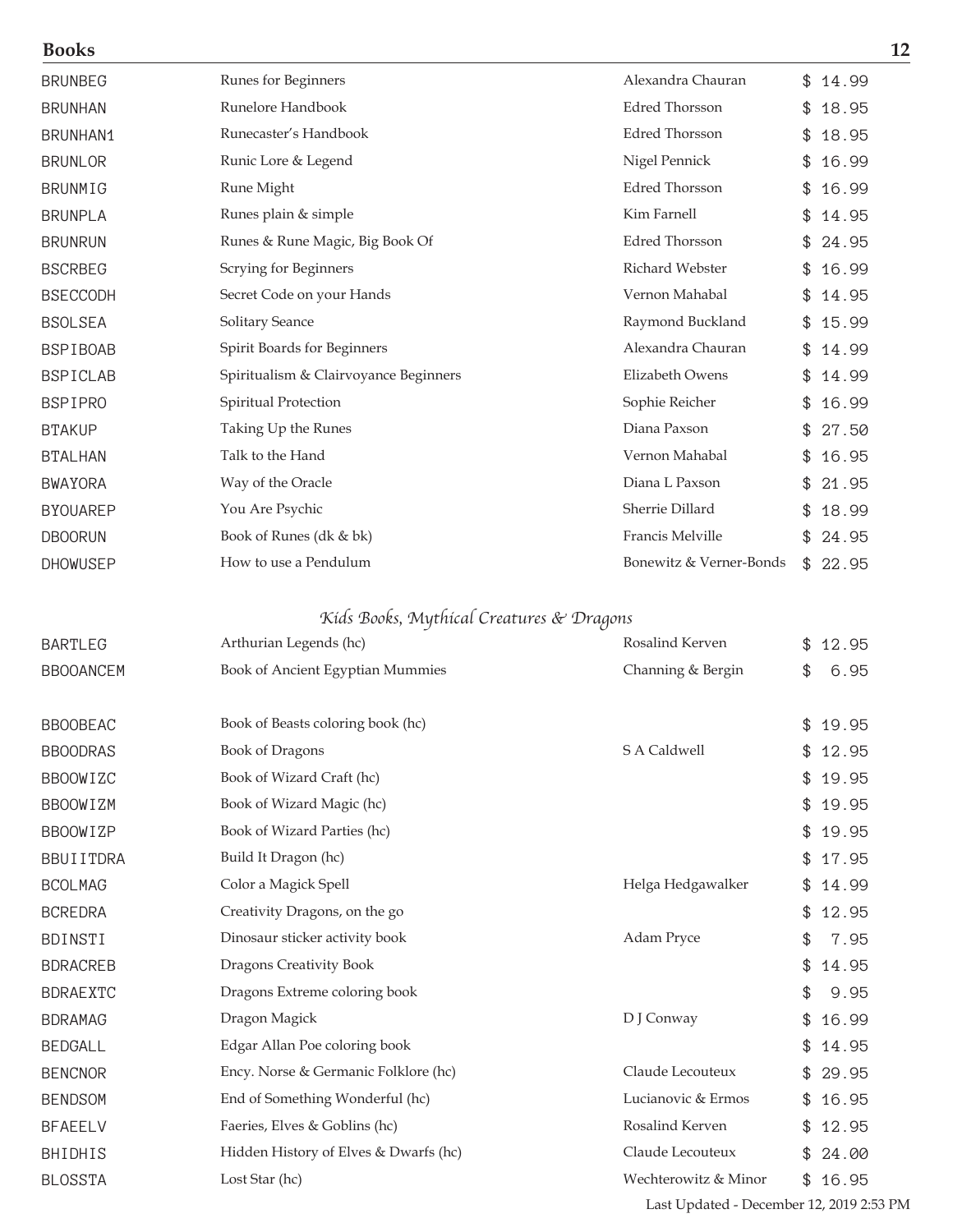| <b>Books</b>    |                                       |                           | 13          |
|-----------------|---------------------------------------|---------------------------|-------------|
| <b>BLUNMOO</b>  | Luna & the Moon Rabbit (hc)           | Camille Whitcher          | \$16.95     |
| <b>BMAGART</b>  | Magical Art of Crafting Charm Bags    | Elhoim Leafar             | \$16.95     |
| <b>BMAGMER</b>  | Magickal Mermaids (hc)                | Flavia Kate Peters        | \$16.95     |
| <b>BMAGMERW</b> | Magickal Mermaids & Water Creatures   | D J Conway                | \$16.95     |
| <b>BMAGMYS</b>  | <b>Magickal Mystical Creatures</b>    | D J Conway                | \$17.99     |
| <b>BMAGUNI</b>  | Magickal Unicorns (hc)                | <b>Flavia Kate Peters</b> | \$16.95     |
| <b>BMAGUNIC</b> | Magical Unicorn Society coloring book |                           | \$<br>9.95  |
| <b>BMYTBIB</b>  | Mythical Creature Bible               | Brenda Rosen              | \$14.95     |
| <b>BTEACHI</b>  | Teach your Child Meditation           | Lisa Roberts              | \$15.95     |
| <b>BUNICREB</b> | <b>Unicorn Creativity Book</b>        |                           | \$14.95     |
| <b>BUNIMAG</b>  | Unicorn Magic                         | <b>Tess Whitehurst</b>    | \$16.99     |
| BVIKMYT2        | Viking Myths vol 2 (hc)               | Jacqueline Morley         | \$12.95     |
| <b>BVIKSTI</b>  | Vikings Stickers                      | <b>William Potter</b>     | 7.95<br>\$  |
| <b>BWHEDRA</b>  | Where's the Dragon (hc)               |                           | \$<br>14.95 |
| <b>BWHEFAI</b>  | Where's the Fairy (hc)                |                           | 14.95<br>\$ |
| <b>BWHEUNI</b>  | Where's the Unicorn                   |                           | \$<br>9.95  |
| <b>BWHEUNIN</b> | Where's the Unicorn Now               |                           | \$<br>9.95  |
| <b>BWITCOL</b>  | Witch's coloring book                 | Llewellyn                 | 12.99<br>\$ |

# Mind, Body & Soul

| B500TRE         | 500 Treatments for 100 Ailments        |                           | \$<br>14.99 |  |
|-----------------|----------------------------------------|---------------------------|-------------|--|
| <b>BACUBEG</b>  | Acupressure for Beginners (hc)         | <b>Bob Doto</b>           | 16.99<br>\$ |  |
| <b>BANCMAGT</b> | Ancient Magick of Trees                | Gregory Michael Brewer    | 24.99<br>\$ |  |
| <b>BANCWIS</b>  | Ancient Wisdom (hc)                    | Jane Alexander            | 17.95<br>\$ |  |
| BANIHEA         | Animal Healing                         | Niki J Senior             | 17.99<br>\$ |  |
| <b>BBODHEA</b>  | Body Heals Itself                      | <b>Emily Francis</b>      | 21.99<br>\$ |  |
| <b>BBOOSACB</b> | <b>Book of Sacred Baths</b>            | Paulette Kouffman Sherman | 17.99<br>\$ |  |
| <b>BCHIMED</b>  | Chinese Medicine Bible                 | Penelope Ody              | 14.95<br>\$ |  |
| <b>BCHIMEDM</b> | Chinese Medicine for Modern World      | E Douglas Kihn            | 22.99<br>\$ |  |
| <b>BCOMBOOB</b> | Complete Book of Baths                 | Robert Laremy             | \$<br>9.95  |  |
| <b>BCOMREI</b>  | Complete Book of Traditional Reiki     | Amy Rowland               | \$<br>19.95 |  |
| <b>BCRYENE</b>  | Crystals for Energy Healing (hc)       | Ashley Leavy              | 19.99<br>\$ |  |
| <b>BCRYLOV</b>  | Crystals for Love & Relationships (hc) | Cassandra Eason           | \$<br>14.95 |  |
| <b>BCRYREI</b>  | Crystal Reiki                          | Krista Mitchell           | 16.95<br>\$ |  |
| <b>BCRYWIT</b>  | Crystal Witch                          | Robbins & Greenaway       | 14.95<br>\$ |  |
| <b>BFENBIB</b>  | Feng Shui Bible                        | Simon Brown               | 14.95<br>\$ |  |
| <b>BGOOJUJ</b>  | Good Juju                              | Najah Lightfoot           | 16.99<br>\$ |  |
| <b>BHANCHI</b>  | Handbook of Chinese Medicine (hc)      | <b>Bridgette Shea</b>     | \$<br>29.99 |  |
| <b>BHEACRY</b>  | <b>Healing Crystals</b>                | Cassandra Eason           | \$<br>12.95 |  |
| <b>BHEAPOWP</b> | Healing Power of Plants (hc)           | Fran Bailey               | 14.95       |  |
| <b>BHEAWIT</b>  | Hearth Witch's Kitchen Herbal          | Anna Franklin             | 19.99<br>\$ |  |
| <b>BHEAYOU</b>  | Heal Yourself with Pressure Points     | Laurent Turlin            | \$<br>14.95 |  |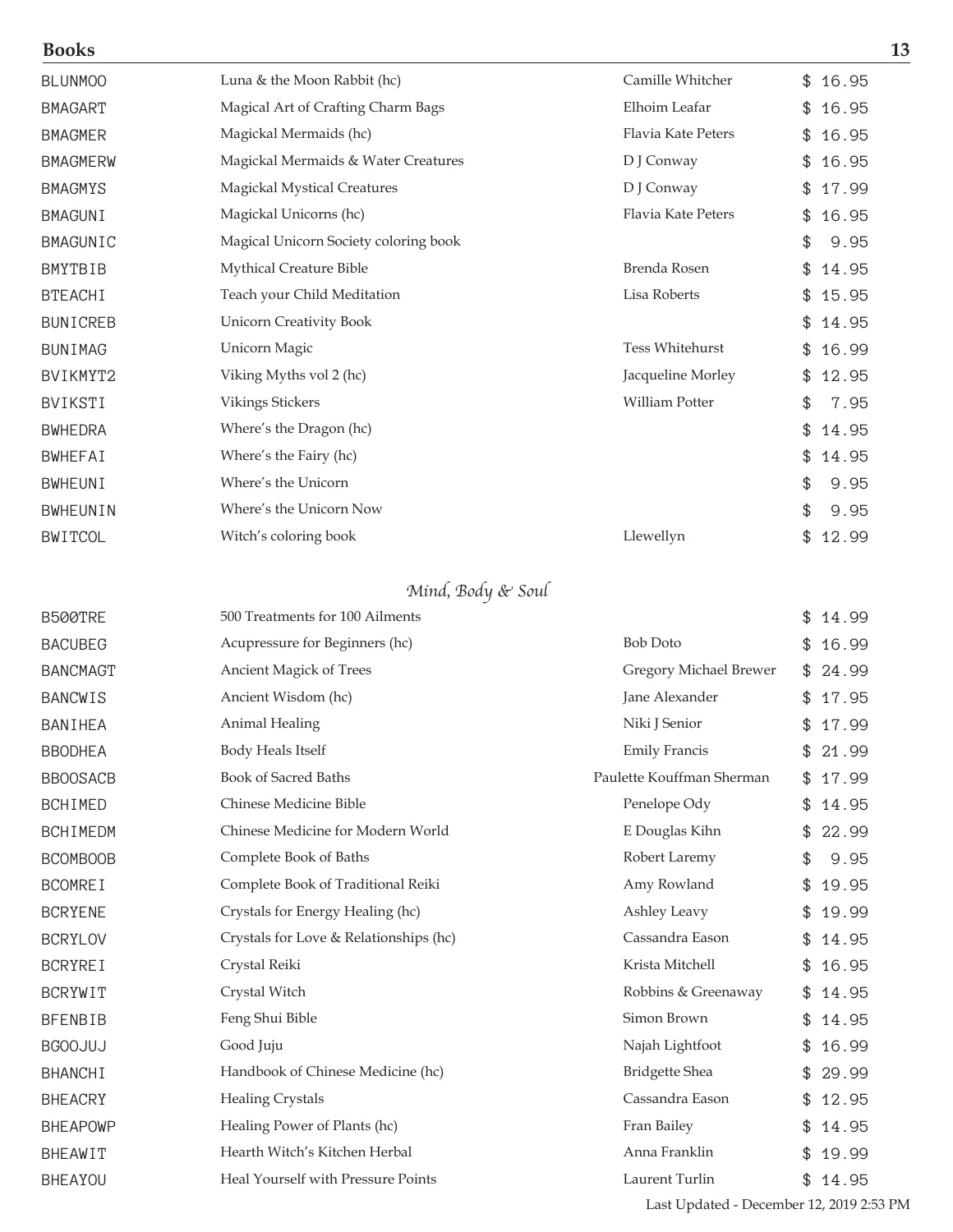| BHEAYOUI         | Heal Your Inner Wounds                  | Abby Wynne          | 18.99<br>\$ |
|------------------|-----------------------------------------|---------------------|-------------|
| BHELSELP1        | Helping with Selected Prayers V1        | Original            | \$<br>8.95  |
| BHELSELP2        | Helping with Selected Prayers V2        | Original            | \$<br>9.95  |
| <b>BHIGVIB</b>   | High Vibe Crystal Healing               | Jolie DeMarco       | 19.99<br>\$ |
| <b>BHOMCOM</b>   | Homeopathy Complete Guide               | Quemoun & Pensa     | 19.95       |
| <b>BHONANC</b>   | Honoring your Ancestors                 | Mallorie Vaudoise   | 16.99<br>\$ |
| <b>BHOWHEA</b>   | How to Heal Yourself                    | Amy Scher           | 17.99<br>\$ |
| <b>BHOWHEAA</b>  | How to Heal Yourself from Anxiety       | Amy B Scher         | 17.99<br>\$ |
| <b>BHYPBEG</b>   | Hypnosis for Beginners                  | Richard Webster     | 15.99<br>\$ |
| <b>BLITAYU</b>   | Little bit of Ayurveda (hc)             | Deacon Carpenter    | \$<br>9.95  |
| <b>BLITBOOM</b>  | Little Book of Meditations (hc)         | Gilly Pickup        | 12.99<br>\$ |
| <b>BLITGOD</b>   | Little bit of Goddess (hc)              | Amy Leigh Mercree   | 9.95<br>\$  |
| BLITINT          | Little bit of Intuition (hc)            | Catharine Allan     | \$<br>9.95  |
| <b>BLITMAN</b>   | Little Bit of Mantras (hc)              | Lily Cushman        | \$<br>9.95  |
| <b>BLITMED</b>   | Little bit of Meditation (hc)           | Amy Leigh Mercree   | \$<br>9.95  |
| BLITMIN          | Little Bit of Mindfulness (hc)          | Amy Leigh Mercree   | \$<br>9.95  |
| <b>BLITPOCC</b>  | Little Pocket Bk Crystal                | Philip Permutt      | 14.95<br>\$ |
| <b>BLITREI</b>   | Little Bit of Reiki (hc)                | Valerie Oula        | \$<br>9.95  |
| <b>BLLELITM</b>  | Llewellyn's little book Meditation (hc) | David Pond          | 12.99<br>\$ |
| <b>BLOVMAG</b>   | Love Magic                              | Lilith Dorsey       | 16.95<br>\$ |
| <b>BLOVMAGH</b>  | Love Magick (hc)                        | Cassandra Eason     | 16.95<br>\$ |
| <b>BLOVPOT</b>   | Love Potions (hc)                       | Valeria Ruelas      | 12.95<br>\$ |
| <b>BLOVSPE</b>   | Love Spells (hc)                        | Shawn Engel         | 12.95<br>\$ |
| <b>BMAGFAM</b>   | Magickal Family                         | Monica Crosson      | 19.99<br>\$ |
| <b>BMAGFOL</b>   | Magical Folkhealing                     | DJ Conway           | 17.99<br>\$ |
| <b>BMAGPRA</b>   | Magical use of Prayer Beads             | Jean-Louis De Biasi | \$<br>18.99 |
| <b>BMAGREI</b>   | Magick Of Reiki                         | Christopher Penczak | 19.99       |
| <b>BMAGRITL</b>  | Magical Rituals for Love                | Donna Rose          | 7.95<br>\$  |
| <b>BMEDBEG</b>   | Meditation for Beginners                | Stephanie Clement   | 15.99<br>\$ |
| <b>BMEDBIB</b>   | Meditation Bible                        | Madonna Gauding     | 14.95<br>\$ |
| <b>BMEDPER</b>   | Meditation, Personal Guide (hc)         | Jacqueline Towers   | 19.99<br>\$ |
| <b>BMEDPLA</b>   | Meditation plain & simple               | Lynne Lauren        | 14.95<br>\$ |
| <b>BMELATO</b>   | Melatonin (hc)                          | Locke Hughes        | 16.95<br>\$ |
| BMIRCLU          | Miracle Club                            | Mitch Horowitz      | 16.99<br>\$ |
| <b>BMODWITLS</b> | Modern Witchcraft Love Spells (hc)      | Skye Alexander      | 15.99<br>\$ |
| BMOOBOO          | Mood Book (hc)                          | Amy Leigh Mercree   | 16.95       |
| <b>BMOOPOW</b>   | Moon Power                              | Simone Butler       | 24.99<br>\$ |
| <b>BMUDYOG</b>   | Mudras, Yoga in Your Hands              | Gertrude Hirschi    | 16.95<br>\$ |
| <b>BMYPOCCH</b>  | My Pocket Chakra Healing                | Heidi E Spear       | 14.99<br>\$ |
| <b>BNATCOM</b>   | Natural Compresses & Poultices          | Christopher Vasey   | 14.99<br>\$ |
| <b>BPOWANG</b>   | Power of Angel Medicine                 | Joanne Brocas       | 16.95<br>\$ |
| <b>BPOWCRY</b>   | Power of Crystal Healing (hc)           | Emma Lucy Knowles   | \$14.95     |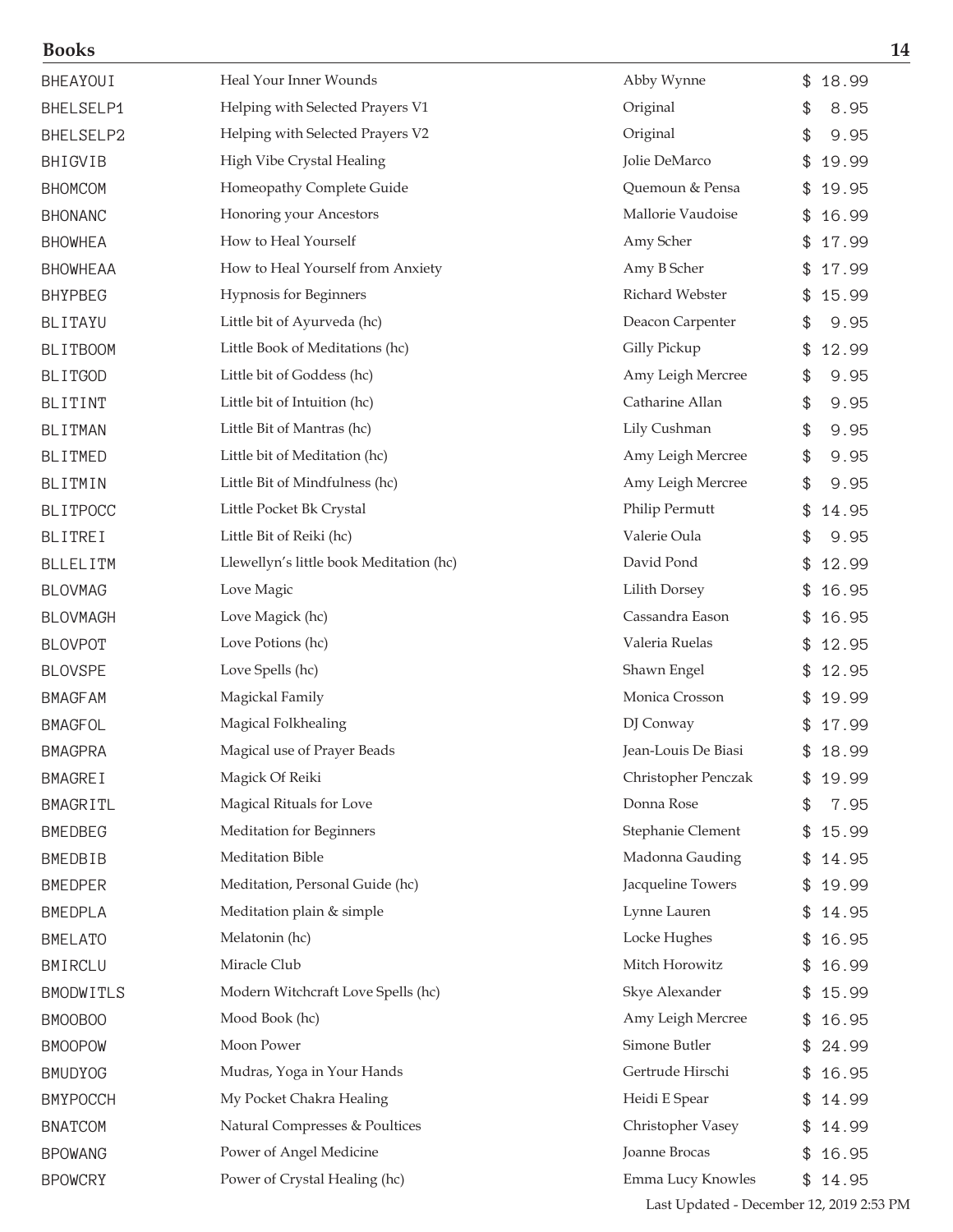| BPROMAG1        | Prosperity Magick (hc)           | Cassandra Eason   | \$16.95     |
|-----------------|----------------------------------|-------------------|-------------|
| <b>BREFBIB</b>  | Reflexology Bible                |                   | \$<br>14.95 |
| <b>BREIBIB</b>  | Reiki Bible                      | Eleanor McKenzie  | \$<br>14.95 |
| <b>BREIPER</b>  | Reiki, Personal Guide (hc)       | Des Hynes         | \$<br>19.99 |
| <b>BREIPLA</b>  | Reincarnation plain & simple     | Godly & Godly     | \$14.95     |
| BREIPLA1        | Reiki plain & simple             | Philip Jones      | \$14.95     |
| BSECMED1        | Secrets of Meditation            | <b>Kim Davies</b> | \$<br>14.99 |
| <b>BSELLOV</b>  | Self Love                        | Akal Pritam       | \$29.95     |
| <b>BSEXMED</b>  | Sexy Medium's Love & Lust Spells | Maria D'Andrea    | \$10.95     |
| <b>BSPIHEA</b>  | Spirit Healing                   | Mary Dean Atwood  | \$<br>12.95 |
| <b>BTEACHI</b>  | Teach your Child Meditation      | Lisa Roberts      | \$<br>15.95 |
| <b>BTOLIG</b>   | To Light a Sacred Flame          | Silver Ravenwolf  | \$24.99     |
| <b>BWHAREM</b>  | What is Remembered Lives         | Phoenix LeFae     | \$<br>17.99 |
| <b>BYOGARTM</b> | Yoga & the Art of Mudras         | Nubia Teixeira    | \$24.99     |

### Tarot Books

| <b>B3330RA</b>    | 333 Oracle of Heart Wisdom           | Alana Fairchild     | 21.95<br>\$ |
|-------------------|--------------------------------------|---------------------|-------------|
| BBOOTHOØAC        | Book of Thoth                        | Aleister Crowley    | 28.95<br>\$ |
| <b>BCOMBOOT</b>   | Complete Book of Tarot Spreads       | Burger/Fiebig       | 9.95<br>\$  |
| <b>BLANTAR</b>    | Language of Tarot                    | Jeannie Reed        | 17.99<br>\$ |
| <b>BLEATAR</b>    | Learning the Tarot                   | Joan Bunning        | 26.95       |
| <b>BLLELITT</b>   | Llewellyn's little book Tarot (hc)   | Barbara Moore       | 14.99       |
| <b>BMAGTAR</b>    | Magian Tarot                         | Stephen E Flowers   | 16.99       |
| BMODWITT          | Modern Witchcraft book of Tarot (hc) | Skye Alexander      | 16.99       |
| <b>BONLTAR</b>    | Only Tarot Book You'll Ever Need     | Alexander & Shannon | 18.99<br>\$ |
| <b>BPICKEY0TA</b> | Pictorial Key to/Tarot (rider-       | A.E. Waite          | 9.95<br>\$  |
| <b>BPRATAR</b>    | <b>Practical Tarot Techniques</b>    | Katz & Goodwin      | 17.99       |
| <b>BSECWAI</b>    | Secrets of the Waite-Smith tarot     | Katz & Goodwin      | 21.99       |
| <b>BSEVEIG</b>    | Seventy-Eight Degrees of Wisdom      | Rachel Pollack      | 22.95       |
| <b>BTARAST</b>    | Tarot and Astrology                  | Corrine Kenner      | 19.99       |
| <b>BTARBEG</b>    | <b>Tarot</b> for Beginners           | Barbara Moore       | 15.95       |
| <b>BTARBIB</b>    | <b>Tarot Bible</b>                   | Sarah Bartlett      | 14.95<br>\$ |
| <b>BTARMAD</b>    | Tarot Made Simple (hc)               | Liz Dean            | 18.99<br>\$ |
| <b>BTARMAG</b>    | Tarot Magic                          | Donald Tyson        | 17.99       |
| <b>BTARONE</b>    | <b>Tarot</b> for One                 | Courtney Weber      | 19.95       |
| <b>BTARPER</b>    | Tarot, Personal Guide (hc)           | Steven Bright       | 19.99       |
| <b>BTARPLA</b>    | Tarot Plain & Simple                 | Anthony Louis       | 17.99       |
| <b>BTARTRO</b>    | <b>Tarot for Troubled Times</b>      | Miro & Reed         | 16.95       |
| <b>BTARYOU</b>    | Tarot for Your Self                  | Mary Greer          | 24.95       |
| <b>BULTGUIR</b>   | Ultimate Guide Rider                 | Fiebig & Burger     | 19.99       |
| <b>BWAYORA</b>    | Way of the Oracle                    | Diana L Paxson      | 21.95       |
| <b>BWILMAG</b>    | Wild Magic (wildwood tarot workbook) | Ryan & Matthews     | \$<br>14.95 |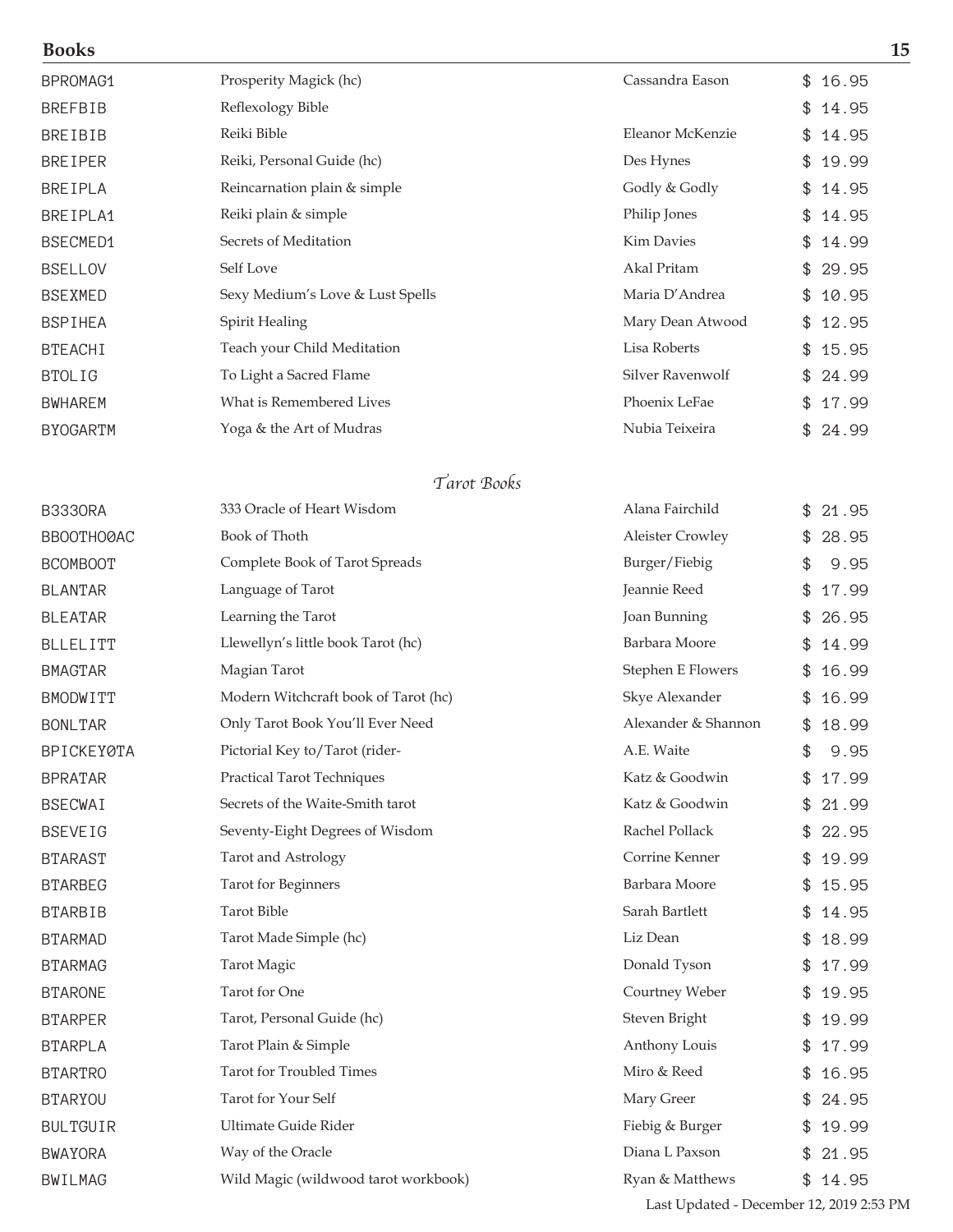| <b>Books</b>     |                                          |                     | 16          |
|------------------|------------------------------------------|---------------------|-------------|
| <b>BYOUTAR</b>   | Your Tarot Court                         | Ethony Dawn         | \$17.99     |
|                  | Energy Clearing                          |                     |             |
| <b>BCHAENE</b>   | Change your Energy                       | Krista Mitchell     | 14.95<br>\$ |
| <b>BCLEHEA</b>   | Clearing Healthy Energy                  | Kerrie Erwin        | 18.95<br>\$ |
| <b>BCLESPA</b>   | <b>Clearing Spaces</b>                   | Khi Armand          | 14.95       |
| <b>BJOUTHRC</b>  | Journey Through the Chakras              | Ratan & Ratan       | 21.95       |
| <b>BMODGUIE</b>  | Modern Guide to Energy Clearing          | Barbara Moore       | 16.99       |
| <b>BSMUBLE</b>   | Smudging and Blessings Book              | Jane Alexander      | 12.95<br>\$ |
| BSPICLE1         | Spiritual Cleansings (Laremy)            | Robert Laremy       | 9.95<br>\$  |
| <b>BSPICLEM</b>  | Spiritual Cleansing (Mickaharic)         | Draja Mickaharic    | 14.95<br>\$ |
| <b>BSPIPRO</b>   | Spiritual Protection                     | Sophie Reicher      | \$<br>16.99 |
|                  | Crystals, Stones & Gemstones             |                     |             |
| B20CRYCAL        | 2020 Crystal Calendar                    | Rachelle Charman    | \$<br>7.95  |
| <b>BAWACRY</b>   | Awakening your Crystals                  | Sharon McAllister   | \$<br>19.99 |
| <b>BBOOCRY</b>   | <b>Book of Crystal Spells</b>            | <b>Ember Grant</b>  | 17.99       |
| <b>BCOSCRY</b>   | Cosmic Crystals                          | Ashley Leavy        | 24.99       |
| <b>BCRYBEYB</b>  | Crystals Beyond Beginners                | Margaret Ann Lembo  | 16.99       |
| <b>BCRYBLI</b>   | Crystal Bliss (hc)                       | Devi Brown          | 18.99<br>\$ |
| <b>BCRYENE</b>   | Crystals for Energy Healing (hc)         | Ashley Leavy        | 19.99<br>\$ |
| <b>BCRYFIX</b>   | Crystal Fix (hc)                         | Juliette Thornbury  | 25.00<br>\$ |
| <b>BCRYGRIS</b>  | Crystal Grid Secrets                     | Nicola McIntosh     | 21.95       |
| <b>BCRYLOR</b>   | Crystal Lore, Legends & Myths (hc)       | Athena Perrakis     | 22.99<br>\$ |
| <b>BCRYPOS</b>   | Crystals for Positive Manifestation (hc) | Sarah Bartlett      | 19.99<br>\$ |
| <b>BCRYWIT</b>   | Crystal Witch                            | Robbins & Greenaway | \$<br>14.95 |
| <b>BESSGUICM</b> | Essential Guide to Crystals, Minerals    | Margaret Ann Lembo  | 24.99       |
| <b>BGEMCRY</b>   | Gems & Crystals (hc)                     |                     | 27.95<br>\$ |
| <b>BGEMWOR</b>   | Gemstones of the World (hc)              | Walter Schumann     | 24.95<br>\$ |
| <b>BHEACRY</b>   | <b>Healing Crystals</b>                  | Cassandra Eason     | 12.95       |
| BHIGVIB          | High Vibe Crystal Healing                | Jolie DeMarco       | 19.99       |
| <b>BLITCRY</b>   | Little Bit of Crystals (hc)              | Cassandra Eason     | 9.95<br>\$  |
| <b>BLITPOCC</b>  | Little Pocket Bk Crystal                 | Philip Permutt      | 14.95<br>\$ |
| <b>BMINGEM</b>   | Minerals & Gemstones                     | Cook & Kirk         | 14.95       |
| <b>BPOWCRY</b>   | Power of Crystal Healing (hc)            | Emma Lucy Knowles   | 14.95       |
| <b>BSACCRY</b>   | Sacred Crystals (hc)                     | Hazel Raven         | 14.95<br>\$ |
| <b>BSECBOO</b>   | Second Book of Crystal Spells            | <b>Ember Grant</b>  | 16.99<br>\$ |
| <b>BSECCRY</b>   | Secrets of Crystals                      | Jennie Harding      | 14.99       |
| <b>BSTOGOD</b>   | Stones of the Goddess                    | Nicholas Pearson    | 40.00<br>\$ |
| DLITBITC         | Little Bit of Crystals kit               | Cassandra Eason     | \$19.95     |

Vikings, Gods & Goddesses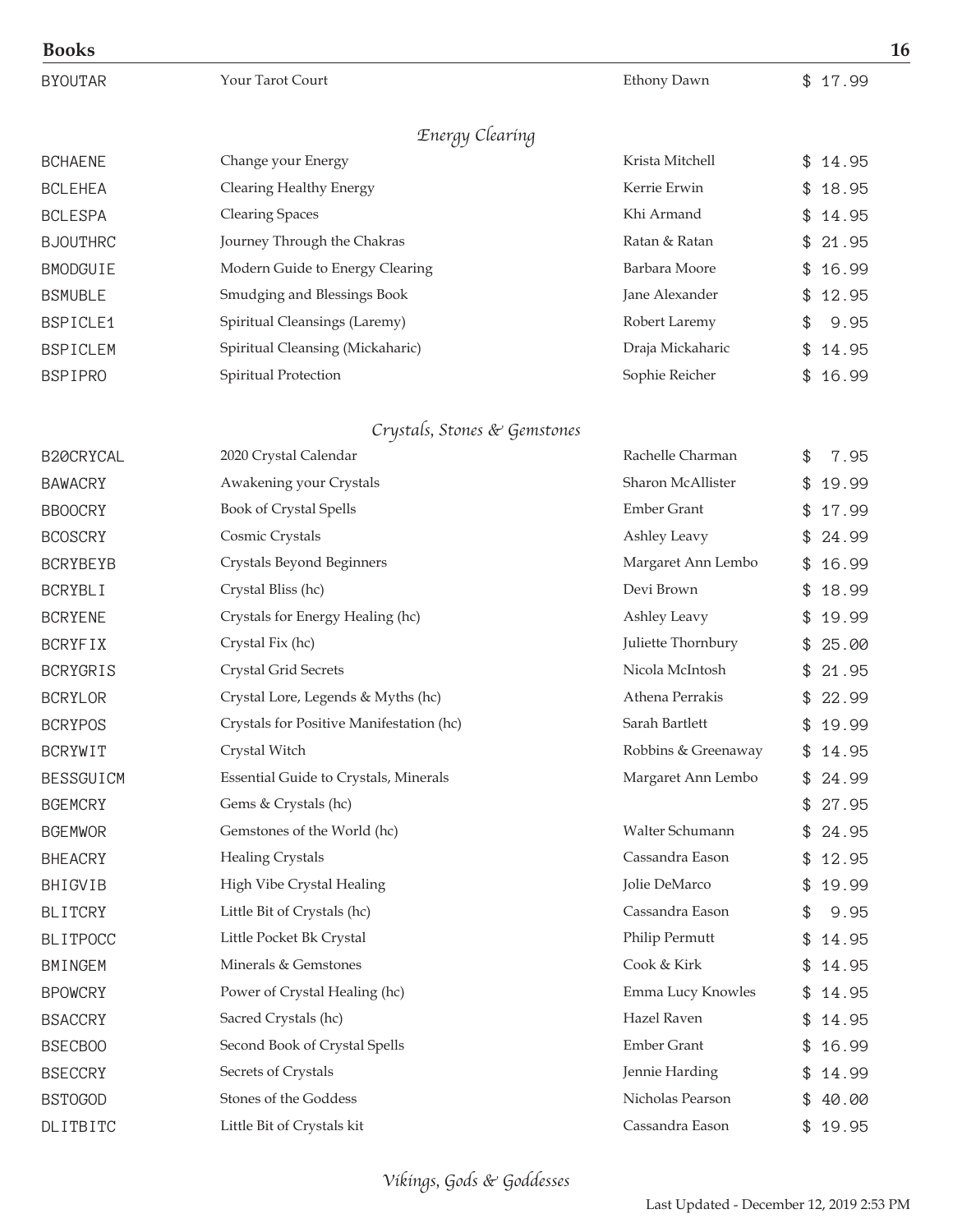| <b>Books</b>    |                                       |                      | 17           |
|-----------------|---------------------------------------|----------------------|--------------|
| <b>BARTLEG</b>  | Arthurian Legends (hc)                | Rosalind Kerven      | \$12.95      |
| <b>BBARBOO</b>  | Bardic Book of Becoming               | Ivan McBeth          | 24.95<br>\$. |
| <b>BBEYNOR</b>  | Beyond the North Wind                 | Christopher McIntosh | 18.95        |
| <b>BBOOBEAC</b> | Book of Beasts coloring book (hc)     |                      | 19.95        |
| <b>BBRIHIS</b>  | Brigid, History, Mystery              | Courtney Weber       | 18.95<br>\$  |
| <b>BCELLORD</b> | Celtic Lore Dark Goddess              | Stephanie Woodfield  | 21.99<br>\$  |
| <b>BCHIODI</b>  | Children of Odin                      | Padraic Colum        | \$<br>9.95   |
| <b>BCIRISI</b>  | Circle of Isis                        | Ellen Cannon Reed    | 18.99        |
| <b>BDARGOD</b>  | Dark Goddess Craft                    | Stephanie Woodfield  | 19.99<br>\$  |
| <b>BDRAMAG</b>  | Dragon Magick                         | D J Conway           | 16.99        |
| <b>BDRUHAN</b>  | Druidry Handbook                      | John Greer           | 21.95        |
| <b>BDRUHANP</b> | Druid's Handbook of Plants            | Jon Hughes           | 18.95        |
| <b>BDRUHER1</b> | Druid's Herbal for Sacred Earth Year  | Ellen Evert Hopman   | 14.95<br>\$  |
| <b>BDRUMAGH</b> | Druid Magic Handbook                  | John Greer           | 19.95        |
| <b>BENCNOR</b>  | Ency. Norse & Germanic Folklore (hc)  | Claude Lecouteux     | 29.95        |
| <b>BEVOGOD</b>  | <b>Evolution of Goddess</b>           | Emma Mildon          | 18.99<br>\$  |
| <b>BFAEELV</b>  | Faeries, Elves & Goblins (hc)         | Rosalind Kerven      | 12.95        |
| <b>BFINGOD</b>  | Find your Goddess                     | Skye Alexander       | 17.99        |
| BHIDHIS         | Hidden History of Elves & Dwarfs (hc) | Claude Lecouteux     | 24.00        |
| <b>BINVGOD</b>  | Invoke the Goddess                    | Kala Trobe           | 17.99        |
| BKUAYINT        | Kuan Yin Transmission (hc)            | Alana Fairchild      | 32.95<br>\$  |
| <b>BLITGOD</b>  | Little bit of Goddess (hc)            | Amy Leigh Mercree    | 9.95<br>\$   |
| <b>BLOSTEA</b>  | Lost Teachings of the Runes           | Ingrid Kincaid       | 16.95        |
| <b>BMAGCEL</b>  | Magic of the Celtic Gods & Goddesses  | McColman & Hinds     | 16.99        |
| <b>BMORCEL</b>  | Morrigan Celtic Goddess               | Courtney Weber       | 16.95<br>\$  |
| <b>BMYTMOO</b>  | Mythic Moons of Avalon                | Jhenah Telyndru      | 22.99        |
| <b>BNORGOD</b>  | Norse Goddess Magic                   | Alice Karlsdottir    | 16.95        |
| <b>BNORMAG</b>  | Norse Magic                           | D.J. Conway          | 9.99<br>\$   |
| <b>BNORMYT</b>  | Norse Myths (hc)                      | Martin Dougherty     | 29.95<br>\$  |
| <b>BNORRUN</b>  | Nordic Runes                          | Paul Rhys Mountfort  | 16.99        |
| <b>BNORSHA</b>  | Norse Shaman                          | Evelyn Rysdyk        | 18.95        |
| <b>BNORTRA</b>  | Northern Tradition for Solitary       |                      | 15.99        |
| <b>BODIECS</b>  | Odin, Ecstasy, Runes, & Norse Magic   | Diana Paxson         | 22.95        |
| <b>BRETODI</b>  | Return of Odin                        | Richard Rudgley      | 19.99        |
| <b>BRITODI</b>  | Rites of Odin                         | Ed Fitch             | 21.99        |
| <b>BTWEFAC</b>  | Twelve Faces of the Goddess           | Danielle Blackwood   | 19.99<br>\$  |
| BVIKMYT1        | Viking Myths vol 1 (hc)               | Jacqueline Morley    | 12.95<br>\$. |
| <b>BVIKSTI</b>  | Vikings Stickers                      | William Potter       | 7.95<br>\$   |
| <b>BWAYFIR</b>  | Way of Fire & Ice                     | Ryan Smith           | 18.99        |
| BWITGOD1WI      | Witches' God                          | Farrar/Farrar        | 26.95        |
| BWITGOD2WI      | Witches' Goddess                      | Farrar/Farrar        | \$26.95      |
|                 |                                       |                      |              |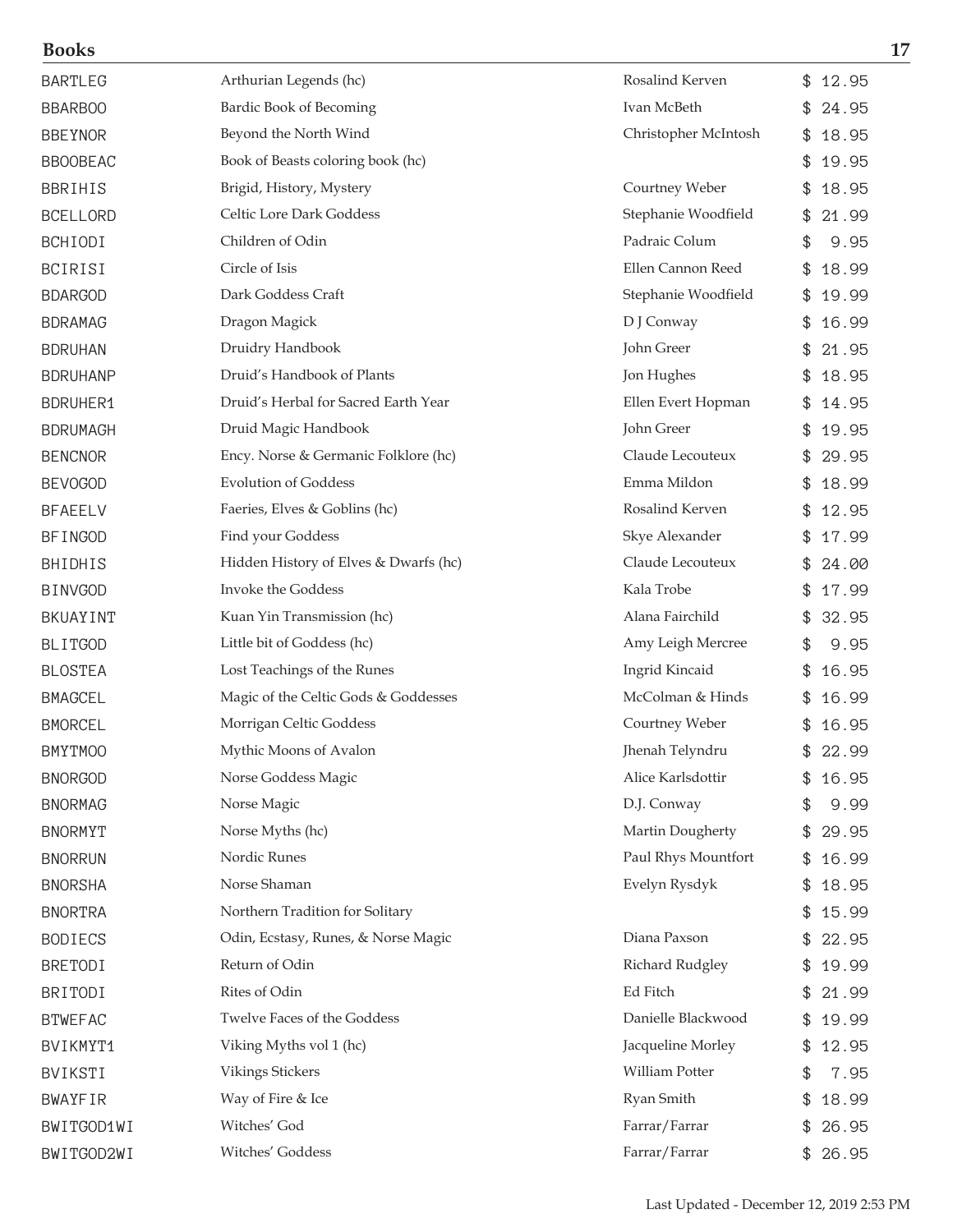### Celtic & Druidry

| <b>BBARBOO</b>  | Bardic Book of Becoming                 | Ivan McBeth            | \$24.95    |
|-----------------|-----------------------------------------|------------------------|------------|
| <b>BBOOCELM</b> | Book of Celtic Magic                    | Kristoffer Hughes      | \$19.99    |
| <b>BBOOHEDD</b> | Book of Hedge Druidry                   | Joanna Van Der Hoeven  | \$21.99    |
| <b>BCELLORD</b> | Celtic Lore Dark Goddess                | Stephanie Woodfield    | \$21.99    |
| <b>BCELMAG</b>  | Celtic Magic                            | D J Conway             | \$<br>9.99 |
| <b>BCELTRER</b> | Celtic Tree Rituals                     | Sharlyn Hidalgo        | \$18.99    |
| <b>BEXPNOR</b>  | <b>Exploring the Northern Tradition</b> |                        | \$16.99    |
| <b>BICEMAG</b>  | Icelandic Magic                         | <b>Stephen Flowers</b> | \$16.95    |
| <b>BINIBEL</b>  | Initiation At Beltane                   | <b>Tamarin Laurel</b>  | \$15.95    |
| BINIBEL2        | Initiation At Beltane(signed)           | <b>Tamarin Laurel</b>  | \$15.95    |
| <b>BMAGCEL</b>  | Magic of the Celtic Gods & Goddesses    | McColman & Hinds       | \$16.99    |
|                 |                                         |                        |            |

### Shamanism, Gaia & Animal Totems

| BANIHEA          | Animal Healing                     | Niki J Senior            | \$<br>17.99 |
|------------------|------------------------------------|--------------------------|-------------|
| <b>BANIMES</b>   | Animal Messengers                  | Regula Meyer             | \$<br>18.00 |
| <b>BANISPE</b>   | Animal-Speak                       | <b>Ted Andrews</b>       | 24.99       |
| <b>BANITOT</b>   | Animal Totems                      | Margaret Ann Lembo       | \$<br>19.99 |
| <b>BBACWIT</b>   | Backwoods Witchcraft               | Jake Richards            | \$<br>18.95 |
| <b>BBALMAG</b>   | Baldr's Magic                      | Nicholas E Brink         | \$<br>18.00 |
| <b>BBOOHOO</b>   | Book of Ho'oponopono               | Bodin, Lamboy & Graciet  | \$<br>14.95 |
| <b>BCELTRER</b>  | Celtic Tree Rituals                | Sharlyn Hidalgo          | 18.99       |
| <b>BCOMANC</b>   | Communing with the Ancestors       | Raven Grimassi           | \$<br>17.95 |
| <b>BEARAIR</b>   | Earth, Air, Fire & Water           | Scott Cunningham         | \$<br>14.99 |
| <b>BEARMAG</b>   | Earth Magic                        | Marion Weinstein         | \$<br>16.99 |
| <b>BGREMAG</b>   | Green Magic                        | Ann Moura                | \$<br>16.99 |
| <b>BJOUBET</b>   | Journeying Between the Worlds      | Eagle Skyfire            | 17.99       |
| <b>BLITBOOCM</b> | Little Book of Cat Magic           | Deborah Blake            | \$<br>15.99 |
| <b>BLITBOOSA</b> | Little Book of Spirit Animals (hc) | Melissa Alvarez          | \$<br>12.99 |
| <b>BLITSHA</b>   | Little Bit of Shamanism (hc)       | Ana Campos               | \$<br>9.95  |
| <b>BMAGFOL</b>   | Magical Folkhealing                | DJ Conway                | \$<br>17.99 |
| <b>BNEOSHA</b>   | Neolithic Shamanism                | Raven & Galina Krasskova | \$<br>18.95 |
| <b>BNORSHA</b>   | Norse Shaman                       | Evelyn Rysdyk            | \$<br>18.95 |
| <b>BSEAMAGC</b>  | Sea Magic                          | Sandra Kynes             | \$<br>16.99 |
| <b>BSHABEG</b>   | Shamanism for Beginners            | James Endredy            | \$<br>15.99 |
| <b>BSPENAT</b>   | Speaking with Nature               | Ingerman & Roberts       | \$<br>16.00 |
| <b>BSPICLA</b>   | Spirit Clans                       | David Carson             | \$<br>16.95 |
| <b>BSPIHEA</b>   | Spirit Healing                     | Mary Dean Atwood         | \$<br>12.95 |
| <b>BTEMSHA</b>   | Temple of Shamanic Witchcraft      | Christopher Penczak      | \$<br>27.99 |
| <b>BTOTANIP</b>  | <b>Totem Animals</b>               | Celia Gunn               | \$<br>14.95 |
| BWILWIT          | Wild Witch, Earth Magic (hc)       | Marian Green             | \$<br>16.95 |
|                  |                                    |                          |             |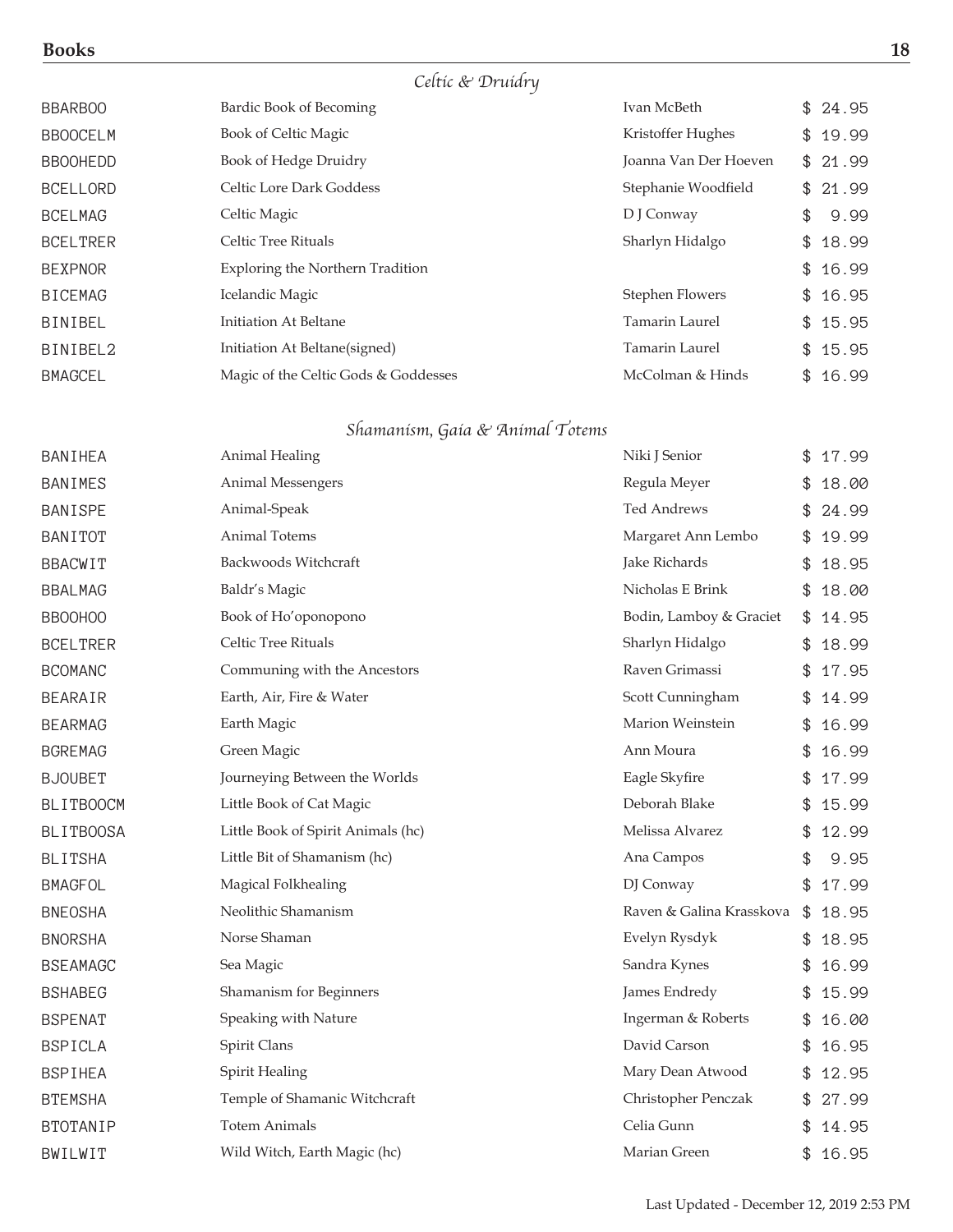| <b>Books</b> | 19 |
|--------------|----|
|              |    |

# Dreams, Auras & Astral Travel

| I |                          |
|---|--------------------------|
|   | ٠<br>۰,<br>۰.<br>۰.<br>× |

| <b>B120DRE</b>    | 12,000 Dreams Interpreted              | Gustavus Miller              | \$ | 12.95 |
|-------------------|----------------------------------------|------------------------------|----|-------|
| <b>BASTPROB</b>   | Astral Projection for Beginner         | Edain McCoy                  |    | 15.99 |
| <b>BASTTRAB</b>   | <b>Astral Travel for Beginners</b>     | Richard Webster              | \$ | 14.99 |
| <b>BAURREA</b>    | Aura Reading for Beginners             | Richard Webster              | \$ | 14.99 |
| <b>BAWADRE</b>    | <b>Awakened Dreamer</b>                | Kala Ambrose                 | \$ | 15.99 |
| <b>BAZDRE</b>     | A to Z of Dreams                       | Michael Johnstone            | \$ | 9.99  |
| <b>BBBU120</b>    | 12,000 Dreams Interpreted journal (hc) | Gustavus Miller              | \$ | 12.95 |
| <b>BBOOCHA</b>    | Book of Chakra Healing                 | Liz Simpson                  | \$ | 14.95 |
| <b>BCHABEY</b>    | Chakras Beyond Beginners               | David Pond                   | \$ | 16.99 |
| <b>BCHABIB</b>    | Chakra Bible                           | Patricia Mercier             | \$ | 14.95 |
| <b>BDICDRE</b>    | Dictionary of Dreams, 10,000           | Gustavus Miller              | \$ | 16.99 |
| <b>BDREBIB</b>    | Dream Bible                            | Brenda Mallon                | \$ | 14.95 |
| <b>BDREINTB</b>   | Dream Interpretation for Beginners     | Diane Brandon                | \$ | 15.99 |
| <b>BDREWHA</b>    | Dreams & What They Mean                | Gonzalez-Wippler             | \$ | 9.99  |
| BHIDDRE           | Hidden Meaning of Dreams               | Craig Hamilton-Parker        | \$ | 14.95 |
| <b>BHOWINTD</b>   | How to Interpret Dreams                |                              | \$ | 14.99 |
| <b>BLITAUR</b>    | Little Bit of Auras (hc)               | Cassandra Eason              | \$ | 9.95  |
| <b>BLUCDRE</b>    | Lucid Dreaming                         | Waggoner & McCready          | \$ | 19.95 |
| <b>BLUCDREB</b>   | Lucid Dreaming for Beginners           | Mark McElroy                 | \$ | 15.99 |
| <b>BNIGDAR</b>    | Nightmares Dark Side of Dreams (hc)    | <b>Stase Michaels</b>        | \$ | 14.95 |
| <b>BPASLIF</b>    | Past Life Dream Work                   | Sabine Lucas                 | \$ | 16.00 |
| BPRAGUIA          | Practical Guide to Astral Projection   | Denning & Phillips           | \$ | 15.99 |
| <b>BULTDIC</b>    | Ultimate Dict. Dream Language          | Briceida Ryan                | \$ | 27.95 |
|                   |                                        |                              |    |       |
|                   | Spírítualíty                           |                              |    |       |
| <b>BBIBSPE</b>    | <b>Bible Spells</b>                    | William Oribello             | \$ | 24.00 |
| <b>BCANBURP</b>   | Candle Burning Magic with the Psalms   | William Oribello             | \$ | 21.95 |
| <b>BCANCRO</b>    | Candle and the Crossroads              | Orion Foxwood                | \$ | 21.95 |
| <b>BDIVMON</b>    | Divine Money Spells                    | William Oribello             | \$ | 21.95 |
| BGIFLIV           | Gift for Living, A (poetry)            | Penny J Novack               | \$ | 12.50 |
| <b>BGODWRI</b>    | Godspells: Written Spells              | William Oribello             | \$ | 18.95 |
| BHELSELP1         | Helping with Selected Prayers V1       | Original                     | \$ | 8.95  |
| BHELSELP2         | Helping with Selected Prayers V2       | Original                     | \$ | 9.95  |
| <b>BKEYSOLØMA</b> | Key of Solomon the King (pub. Weiser)  | S.L. Mathers                 | \$ | 24.95 |
| BLOSBOO           | Lost Books of the Bible                | <b>Timothy Green Beckley</b> | \$ | 24.00 |
| <b>BMAGPOW</b>    | Magical Power of the Saints            | Ray Malbrough                | \$ | 14.99 |
| <b>BMYSLONØRE</b> | Mystery of Long Lost 8,9,10 Bk         | Henri Gamache                | \$ | 10.95 |
| <b>BNEWREVØSP</b> | New Revised 6th & 7th Books            | Gonzalez-Wippler             | \$ | 14.95 |
| BPOWPSAØSP        | Powers of the Psalms                   | Anna Riva                    | \$ | 8.50  |
| <b>BPSAWOR</b>    | Psalm Workbook                         | Robert Laremy                | \$ | 11.95 |
| <b>BREIPLA</b>    | Reincarnation plain & simple           | Godly & Godly                | \$ | 14.95 |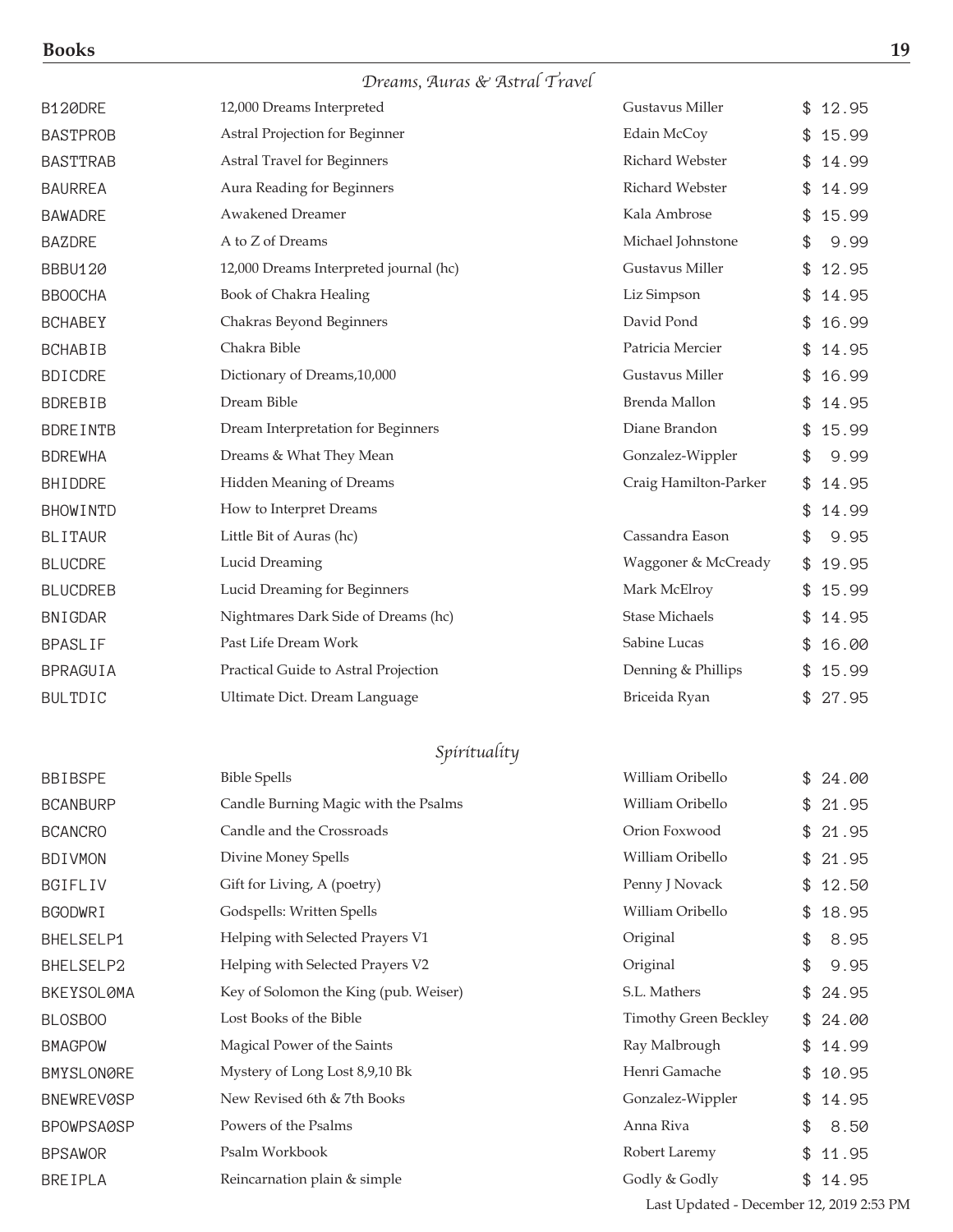| <b>Books</b>    |                                             |                               |             | 20 |
|-----------------|---------------------------------------------|-------------------------------|-------------|----|
| <b>BSEAMAG</b>  | Sealed Magical Book of Moses                | William Oribello              | \$18.95     |    |
| <b>BSECPSA</b>  | Secrets of the Psalms                       | Godfrey Selig                 | \$<br>11.95 |    |
| <b>BSEFYET</b>  | Sefer Yetzirah                              | Aryeh Kaplan                  | \$<br>42.00 |    |
| <b>BSIXSEV</b>  | Sixth & Seventh Books of Moses (hc)         | Joseph Peterson               | \$<br>55.00 |    |
| <b>BSUCPOW</b>  | Success & Power through Psalms              | Donna Rose                    | \$<br>7.95  |    |
| FHBH18          | Tree of Life Wooden 15"                     |                               | \$<br>34.95 |    |
| FHW01           | Moon Goddess holder 15"                     |                               | \$<br>35.95 |    |
| FHW10           | Wooden holder 10"                           |                               | \$<br>11.95 |    |
|                 | Astrology, Numerology & Sychronicities      |                               |             |    |
| <b>BARTAST</b>  | Art of Astrology (hc)                       | Anna Southgate                | \$14.95     |    |
| <b>BARTNUM</b>  | Art of Numerology (hc)                      | Anna Southgate                | \$<br>14.95 |    |
| <b>BASTBEG</b>  | Astrology for Beginners                     | Joann Hampar                  | 15.99       |    |
| <b>BASTBIB</b>  | Astrology Bible                             | Judy Hall                     | \$<br>14.95 |    |
| <b>BASTPER</b>  | Astrology, Personal Guide (hc)              | Sasha Fenton                  | \$<br>19.99 |    |
| <b>BASTPLA</b>  | Astrology Plain & Simple                    | Jackson & Jackson             | \$<br>14.95 |    |
| <b>BASTREL</b>  | Astrology & Relationships                   | David Pond                    | 24.99       |    |
| <b>BASTUND</b>  | Astrology Understanding your Star Sign (hc) |                               | 19.95       |    |
| <b>BASTWEL</b>  | Astrology for Wellness                      | Farber & Zerner               | 16.95       |    |
| <b>BBIGBOON</b> | <b>Big Book Numerology</b>                  | Shirley Blackwell Lawrence \$ | 24.95       |    |
| <b>BDISSIG</b>  | Discovering Signs & Symbols                 | Kirsten Riddle                | 19.95       |    |
| <b>BLITAST</b>  | Little Bit of Astrology (hc)                | Colin Bedell                  | \$<br>9.95  |    |
| <b>BLITNUM</b>  | Little bit of Numerology (hc)               | Novalee Wilder                | \$<br>9.95  |    |
| <b>BLLECOMA</b> | Llewellyn Comp. Astrology                   | Kris Brandt Riske             | \$<br>24.99 |    |
| <b>BMAGAST</b>  | Magickal Astrology (hc)                     | Skye Alexander                | \$<br>16.95 |    |
| <b>BMOOPOW</b>  | Moon Power                                  | Simone Butler                 | \$<br>24.99 |    |
| <b>BNUMBEG</b>  | Numerology for Beginners                    | Gerie Bauer                   | 15.99       |    |
| <b>BNUMHAN</b>  | Numerology Handbook (hc)                    | Tania Gabrielle               | 19.99       |    |
| <b>BNUMPLA</b>  | Numerology plain & simple                   | Anne Christie                 | 14.95       |    |
| BPLAMAG1        | Planetary Magick                            | Denning & Phillips            | \$<br>27.99 |    |
| <b>BPLASPER</b> | Planetary Spells & Rituals                  | Raven Digitalis               | \$<br>21.99 |    |
| <b>BSACPOW</b>  | Sacred Power in Name                        | <b>Ted Andrews</b>            | 16.99       |    |
| <b>BTARAST</b>  | Tarot and Astrology                         | Corrine Kenner                | 19.99       |    |
| <b>BUNLZOD</b>  | Unlock the Zodiac                           | Sasha Fenton                  | \$<br>16.95 |    |
|                 | $\cap$ $\cap$                               |                               |             |    |

#### Chakras

| <b>BBOOCHA</b>  | Book of Chakra Healing              | Liz Simpson      | \$14.95 |
|-----------------|-------------------------------------|------------------|---------|
| <b>BCHABEG</b>  | Chakras for Beginners               | David Pond       | \$14.99 |
| <b>BCHABEY</b>  | Chakras Beyond Beginners            | David Pond       | \$16.99 |
| <b>BCHABIB</b>  | Chakra Bible                        | Patricia Mercier | \$14.95 |
| <b>BCHAHAN</b>  | Chakras Handbook (hc)               | Athena Perrakis  | \$19.99 |
| <b>BCHAHEAP</b> | Chakra Healing, Personal Guide (hc) | Roberta Vernon   | \$19.99 |